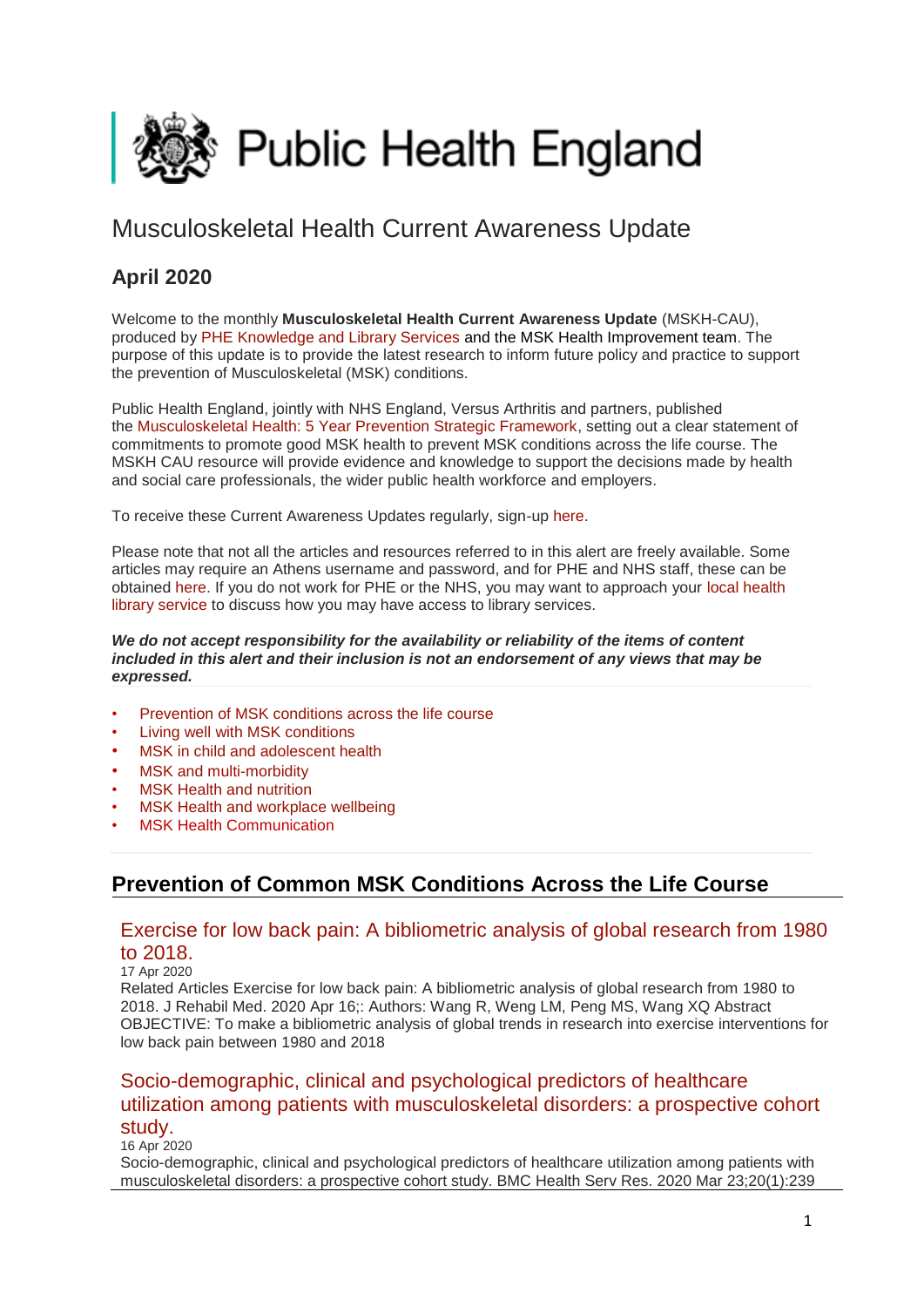Authors: Budtz CR, Mose S, Christiansen DH Abstract BACKGROUND: Musculoskeletal disorders are common in the general population and a leading cause for care seeking

## [Effect of yoga intervention among patients undergoing low back pain treatment:](http://transit.linexsystems.com/track/click/30370861/ca.linexsystems.com?p=eyJzIjoiYzA0NTEwcEkwVWxlRWQ1NmtYRFBhVDBHWGVzIiwidiI6MSwicCI6IntcInVcIjozMDM3MDg2MSxcInZcIjoxLFwidXJsXCI6XCJodHRwOlxcXC9cXFwvY2EubGluZXhzeXN0ZW1zLmNvbVxcXC9jb250ZW50c1xcXC90cmFuc2l0XFxcLzM2NzAwMTIyNjU_dXNlcl9pZD00NDM1MTUmbG9nPTc5Y2ZhYjYyNGM2ZjAyMDU3MTQ2YzFjZGFkZmYyZWRmJnA9OTQxNDM1MjUmbT0xJmM9MzUyOTEwODUyNSZvcmdfaWQ9MTc0ODFcIixcImlkXCI6XCI5ZDE5NTllOTFlY2Y0ZTYzOTNiYjJkMzE1MGE3ZDFhMVwiLFwidXJsX2lkc1wiOltcIjA1ZTliM2YxZjk4OTA1NGZlM2JjODI0YWQ4ZmExYjhmMWYyMzVkMTNcIl19In0)  [A literature review.](http://transit.linexsystems.com/track/click/30370861/ca.linexsystems.com?p=eyJzIjoiYzA0NTEwcEkwVWxlRWQ1NmtYRFBhVDBHWGVzIiwidiI6MSwicCI6IntcInVcIjozMDM3MDg2MSxcInZcIjoxLFwidXJsXCI6XCJodHRwOlxcXC9cXFwvY2EubGluZXhzeXN0ZW1zLmNvbVxcXC9jb250ZW50c1xcXC90cmFuc2l0XFxcLzM2NzAwMTIyNjU_dXNlcl9pZD00NDM1MTUmbG9nPTc5Y2ZhYjYyNGM2ZjAyMDU3MTQ2YzFjZGFkZmYyZWRmJnA9OTQxNDM1MjUmbT0xJmM9MzUyOTEwODUyNSZvcmdfaWQ9MTc0ODFcIixcImlkXCI6XCI5ZDE5NTllOTFlY2Y0ZTYzOTNiYjJkMzE1MGE3ZDFhMVwiLFwidXJsX2lkc1wiOltcIjA1ZTliM2YxZjk4OTA1NGZlM2JjODI0YWQ4ZmExYjhmMWYyMzVkMTNcIl19In0)

25 Mar 2020

Related Articles Effect of yoga intervention among patients undergoing low back pain treatment: A literature review. Enferm Clin. 2020 Mar;30 Suppl 2:177-181 Authors: Majid SS, Syahrul S Abstract OBJECTIVE: The aims of this study to get an overview of the effect of yoga in the treatment of chronic lower back pain to improve the clinical outcomes of patients

### [Cross-cultural adaptation and validation of the Slovenian version of the Core](http://transit.linexsystems.com/track/click/30370861/ca.linexsystems.com?p=eyJzIjoidWowOTNQQ1VGaG1sSFkyMDg3cndzV0U5V01rIiwidiI6MSwicCI6IntcInVcIjozMDM3MDg2MSxcInZcIjoxLFwidXJsXCI6XCJodHRwOlxcXC9cXFwvY2EubGluZXhzeXN0ZW1zLmNvbVxcXC9jb250ZW50c1xcXC90cmFuc2l0XFxcLzM2OTE2NzEwMjU_dXNlcl9pZD00NDM1MTUmbG9nPTc5Y2ZhYjYyNGM2ZjAyMDU3MTQ2YzFjZGFkZmYyZWRmJnA9OTQxNDM1MjUmbT0xJmM9MzUyOTEwODUyNSZvcmdfaWQ9MTc0ODFcIixcImlkXCI6XCI5ZDE5NTllOTFlY2Y0ZTYzOTNiYjJkMzE1MGE3ZDFhMVwiLFwidXJsX2lkc1wiOltcIjA1ZTliM2YxZjk4OTA1NGZlM2JjODI0YWQ4ZmExYjhmMWYyMzVkMTNcIl19In0)  [outcome measures index for low back pain.](http://transit.linexsystems.com/track/click/30370861/ca.linexsystems.com?p=eyJzIjoidWowOTNQQ1VGaG1sSFkyMDg3cndzV0U5V01rIiwidiI6MSwicCI6IntcInVcIjozMDM3MDg2MSxcInZcIjoxLFwidXJsXCI6XCJodHRwOlxcXC9cXFwvY2EubGluZXhzeXN0ZW1zLmNvbVxcXC9jb250ZW50c1xcXC90cmFuc2l0XFxcLzM2OTE2NzEwMjU_dXNlcl9pZD00NDM1MTUmbG9nPTc5Y2ZhYjYyNGM2ZjAyMDU3MTQ2YzFjZGFkZmYyZWRmJnA9OTQxNDM1MjUmbT0xJmM9MzUyOTEwODUyNSZvcmdfaWQ9MTc0ODFcIixcImlkXCI6XCI5ZDE5NTllOTFlY2Y0ZTYzOTNiYjJkMzE1MGE3ZDFhMVwiLFwidXJsX2lkc1wiOltcIjA1ZTliM2YxZjk4OTA1NGZlM2JjODI0YWQ4ZmExYjhmMWYyMzVkMTNcIl19In0)

#### 15 Apr 2020

Related Articles Cross-cultural adaptation and validation of the Slovenian version of the Core outcome measures index for low back pain. BMC Musculoskelet Disord. 2020 Apr 13;21(1):232 Authors: Topolovec M, Vozlič D, Plohl N, Vengust R, Vodičar M, Mannion AF Abstract BACKGROUND: To conduct a cross-cultural adaptation and validation of the Core Outcome Measures Index (COMI) in the Slovenian

#### [Author Correction: The association between physical activity and low back pain:](http://transit.linexsystems.com/track/click/30370861/ca.linexsystems.com?p=eyJzIjoieDVzLWtVSFRlQmRuX1B6QWxJYktQNzQ0LThzIiwidiI6MSwicCI6IntcInVcIjozMDM3MDg2MSxcInZcIjoxLFwidXJsXCI6XCJodHRwOlxcXC9cXFwvY2EubGluZXhzeXN0ZW1zLmNvbVxcXC9jb250ZW50c1xcXC90cmFuc2l0XFxcLzM2ODAyMDA2NDU_dXNlcl9pZD00NDM1MTUmbG9nPTc5Y2ZhYjYyNGM2ZjAyMDU3MTQ2YzFjZGFkZmYyZWRmJnA9OTQxNDM1MjUmbT0xJmM9MzUyOTEwODUyNSZvcmdfaWQ9MTc0ODFcIixcImlkXCI6XCI5ZDE5NTllOTFlY2Y0ZTYzOTNiYjJkMzE1MGE3ZDFhMVwiLFwidXJsX2lkc1wiOltcIjA1ZTliM2YxZjk4OTA1NGZlM2JjODI0YWQ4ZmExYjhmMWYyMzVkMTNcIl19In0)  [a systematic review and meta-analysis of observational studies.](http://transit.linexsystems.com/track/click/30370861/ca.linexsystems.com?p=eyJzIjoieDVzLWtVSFRlQmRuX1B6QWxJYktQNzQ0LThzIiwidiI6MSwicCI6IntcInVcIjozMDM3MDg2MSxcInZcIjoxLFwidXJsXCI6XCJodHRwOlxcXC9cXFwvY2EubGluZXhzeXN0ZW1zLmNvbVxcXC9jb250ZW50c1xcXC90cmFuc2l0XFxcLzM2ODAyMDA2NDU_dXNlcl9pZD00NDM1MTUmbG9nPTc5Y2ZhYjYyNGM2ZjAyMDU3MTQ2YzFjZGFkZmYyZWRmJnA9OTQxNDM1MjUmbT0xJmM9MzUyOTEwODUyNSZvcmdfaWQ9MTc0ODFcIixcImlkXCI6XCI5ZDE5NTllOTFlY2Y0ZTYzOTNiYjJkMzE1MGE3ZDFhMVwiLFwidXJsX2lkc1wiOltcIjA1ZTliM2YxZjk4OTA1NGZlM2JjODI0YWQ4ZmExYjhmMWYyMzVkMTNcIl19In0) 03 Apr 2020

Author Correction: The association between physical activity and low back pain: a systematic review and meta-analysis of observational studies. Sci Rep. 2020 Apr 01;10(1):5987 Authors: Alzahrani H, Mackey M, Stamatakis E, Zadro JR, Shirley D Abstract An amendment to this paper has been published and can be accessed via a link at the top of the paper

### [Physical Activity for the Treatment of Chronic Low](http://transit.linexsystems.com/track/click/30370861/ca.linexsystems.com?p=eyJzIjoieURxdE40a2FPNmUxOWY3QXJ0dmdEUXZQdTJRIiwidiI6MSwicCI6IntcInVcIjozMDM3MDg2MSxcInZcIjoxLFwidXJsXCI6XCJodHRwOlxcXC9cXFwvY2EubGluZXhzeXN0ZW1zLmNvbVxcXC9jb250ZW50c1xcXC90cmFuc2l0XFxcLzM2ODYzNTM4NzU_dXNlcl9pZD00NDM1MTUmbG9nPTc5Y2ZhYjYyNGM2ZjAyMDU3MTQ2YzFjZGFkZmYyZWRmJnA9OTQxNDM1MjUmbT0xJmM9MzUyOTEwODUyNSZvcmdfaWQ9MTc0ODFcIixcImlkXCI6XCI5ZDE5NTllOTFlY2Y0ZTYzOTNiYjJkMzE1MGE3ZDFhMVwiLFwidXJsX2lkc1wiOltcIjA1ZTliM2YxZjk4OTA1NGZlM2JjODI0YWQ4ZmExYjhmMWYyMzVkMTNcIl19In0) Back Pain in Elderly [Patients: A Systematic Review.](http://transit.linexsystems.com/track/click/30370861/ca.linexsystems.com?p=eyJzIjoieURxdE40a2FPNmUxOWY3QXJ0dmdEUXZQdTJRIiwidiI6MSwicCI6IntcInVcIjozMDM3MDg2MSxcInZcIjoxLFwidXJsXCI6XCJodHRwOlxcXC9cXFwvY2EubGluZXhzeXN0ZW1zLmNvbVxcXC9jb250ZW50c1xcXC90cmFuc2l0XFxcLzM2ODYzNTM4NzU_dXNlcl9pZD00NDM1MTUmbG9nPTc5Y2ZhYjYyNGM2ZjAyMDU3MTQ2YzFjZGFkZmYyZWRmJnA9OTQxNDM1MjUmbT0xJmM9MzUyOTEwODUyNSZvcmdfaWQ9MTc0ODFcIixcImlkXCI6XCI5ZDE5NTllOTFlY2Y0ZTYzOTNiYjJkMzE1MGE3ZDFhMVwiLFwidXJsX2lkc1wiOltcIjA1ZTliM2YxZjk4OTA1NGZlM2JjODI0YWQ4ZmExYjhmMWYyMzVkMTNcIl19In0)

09 Apr 2020

Related Articles Physical Activity for the Treatment of Chronic Low Back Pain in Elderly Patients: A Systematic Review. J Clin Med. 2020 Apr 05;9(4): Authors: Vadalà G, Russo F, De Salvatore S, Cortina G, Albo E, Papalia R, Denaro V Abstract Chronic low back pain (CLBP) affects nearly 20-25% of the population older than 65 years, and it is currently the main cause of disability both in the

#### [The Association of Psychosocial Factors and Exercise-Induced Hypoalgesia in](http://transit.linexsystems.com/track/click/30370861/ca.linexsystems.com?p=eyJzIjoiWldMTTQ3aVk4VHNjYkpTeEF2XzF5QmtnSUprIiwidiI6MSwicCI6IntcInVcIjozMDM3MDg2MSxcInZcIjoxLFwidXJsXCI6XCJodHRwOlxcXC9cXFwvY2EubGluZXhzeXN0ZW1zLmNvbVxcXC9jb250ZW50c1xcXC90cmFuc2l0XFxcLzM2ODUxMDE5MTU_dXNlcl9pZD00NDM1MTUmbG9nPTc5Y2ZhYjYyNGM2ZjAyMDU3MTQ2YzFjZGFkZmYyZWRmJnA9OTQxNDM1MjUmbT0xJmM9MzUyOTEwODUyNSZvcmdfaWQ9MTc0ODFcIixcImlkXCI6XCI5ZDE5NTllOTFlY2Y0ZTYzOTNiYjJkMzE1MGE3ZDFhMVwiLFwidXJsX2lkc1wiOltcIjA1ZTliM2YxZjk4OTA1NGZlM2JjODI0YWQ4ZmExYjhmMWYyMzVkMTNcIl19In0)  [Healthy People and People with Musculoskeletal Pain: A Systematic Review.](http://transit.linexsystems.com/track/click/30370861/ca.linexsystems.com?p=eyJzIjoiWldMTTQ3aVk4VHNjYkpTeEF2XzF5QmtnSUprIiwidiI6MSwicCI6IntcInVcIjozMDM3MDg2MSxcInZcIjoxLFwidXJsXCI6XCJodHRwOlxcXC9cXFwvY2EubGluZXhzeXN0ZW1zLmNvbVxcXC9jb250ZW50c1xcXC90cmFuc2l0XFxcLzM2ODUxMDE5MTU_dXNlcl9pZD00NDM1MTUmbG9nPTc5Y2ZhYjYyNGM2ZjAyMDU3MTQ2YzFjZGFkZmYyZWRmJnA9OTQxNDM1MjUmbT0xJmM9MzUyOTEwODUyNSZvcmdfaWQ9MTc0ODFcIixcImlkXCI6XCI5ZDE5NTllOTFlY2Y0ZTYzOTNiYjJkMzE1MGE3ZDFhMVwiLFwidXJsX2lkc1wiOltcIjA1ZTliM2YxZjk4OTA1NGZlM2JjODI0YWQ4ZmExYjhmMWYyMzVkMTNcIl19In0) 08 Apr 2020

Related Articles The Association of Psychosocial Factors and Exercise-Induced Hypoalgesia in Healthy People and People with Musculoskeletal Pain: A Systematic Review. Pain Pract. 2020 Apr 07;: Authors: Munneke W, Ickmans K, Voogt L Abstract BACKGROUND: Exercise, a cornerstone in current treatments for people with musculoskeletal pain, elicits a phenomenon called 'exercise-induced hypoalgesia'

### [A classification-based approach to low back pain in primary care -](http://transit.linexsystems.com/track/click/30370861/ca.linexsystems.com?p=eyJzIjoiVjF1Yzh3YUxkeGJiSWE1WGZvZTRWeEtVUEpjIiwidiI6MSwicCI6IntcInVcIjozMDM3MDg2MSxcInZcIjoxLFwidXJsXCI6XCJodHRwOlxcXC9cXFwvY2EubGluZXhzeXN0ZW1zLmNvbVxcXC9jb250ZW50c1xcXC90cmFuc2l0XFxcLzM2ODUxMDA0MjU_dXNlcl9pZD00NDM1MTUmbG9nPTc5Y2ZhYjYyNGM2ZjAyMDU3MTQ2YzFjZGFkZmYyZWRmJnA9OTQxNDM1MjUmbT0xJmM9MzUyOTEwODUyNSZvcmdfaWQ9MTc0ODFcIixcImlkXCI6XCI5ZDE5NTllOTFlY2Y0ZTYzOTNiYjJkMzE1MGE3ZDFhMVwiLFwidXJsX2lkc1wiOltcIjA1ZTliM2YxZjk4OTA1NGZlM2JjODI0YWQ4ZmExYjhmMWYyMzVkMTNcIl19In0) protocol for a [benchmarking controlled trial.](http://transit.linexsystems.com/track/click/30370861/ca.linexsystems.com?p=eyJzIjoiVjF1Yzh3YUxkeGJiSWE1WGZvZTRWeEtVUEpjIiwidiI6MSwicCI6IntcInVcIjozMDM3MDg2MSxcInZcIjoxLFwidXJsXCI6XCJodHRwOlxcXC9cXFwvY2EubGluZXhzeXN0ZW1zLmNvbVxcXC9jb250ZW50c1xcXC90cmFuc2l0XFxcLzM2ODUxMDA0MjU_dXNlcl9pZD00NDM1MTUmbG9nPTc5Y2ZhYjYyNGM2ZjAyMDU3MTQ2YzFjZGFkZmYyZWRmJnA9OTQxNDM1MjUmbT0xJmM9MzUyOTEwODUyNSZvcmdfaWQ9MTc0ODFcIixcImlkXCI6XCI5ZDE5NTllOTFlY2Y0ZTYzOTNiYjJkMzE1MGE3ZDFhMVwiLFwidXJsX2lkc1wiOltcIjA1ZTliM2YxZjk4OTA1NGZlM2JjODI0YWQ4ZmExYjhmMWYyMzVkMTNcIl19In0)

#### 08 Apr 2020

Related Articles A classification-based approach to low back pain in primary care - protocol for a benchmarking controlled trial. BMC Fam Pract. 2020 Apr 06;21(1):61 Authors: Simula AS, Malmivaara A, Booth N, Karppinen J Abstract BACKGROUND: Guidelines recommend a biopsychosocial framework for low back pain (LBP) management and the avoidance of inappropriate imaging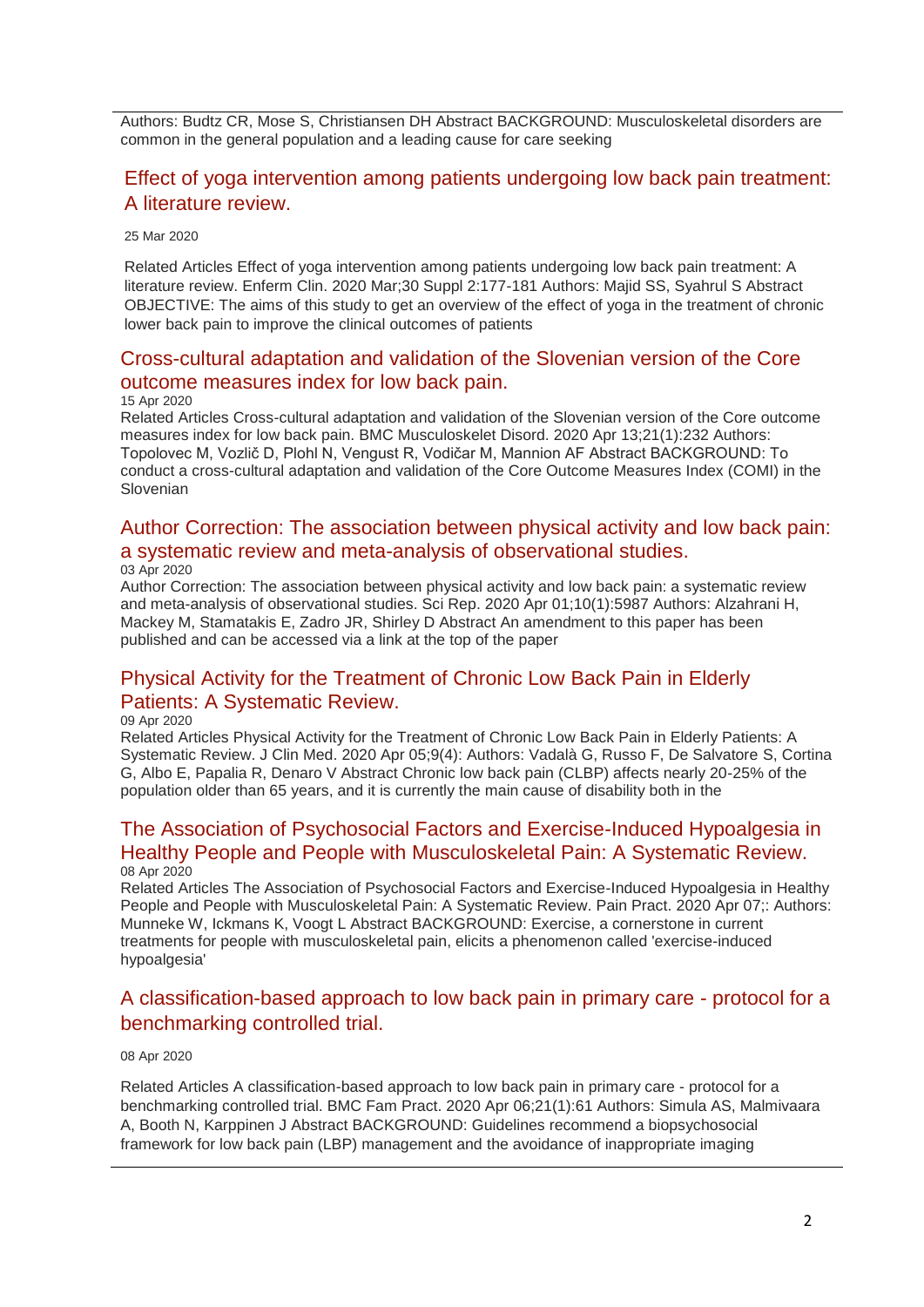### ["How do Pilates Trained Physiotherapists utilize and value Pilates Exercise for](http://transit.linexsystems.com/track/click/30370861/ca.linexsystems.com?p=eyJzIjoiaEhCTWppa090X2NtaXRkS3NTOGZORVU0S0kwIiwidiI6MSwicCI6IntcInVcIjozMDM3MDg2MSxcInZcIjoxLFwidXJsXCI6XCJodHRwOlxcXC9cXFwvY2EubGluZXhzeXN0ZW1zLmNvbVxcXC9jb250ZW50c1xcXC90cmFuc2l0XFxcLzM2ODM2NzgzMzU_dXNlcl9pZD00NDM1MTUmbG9nPTc5Y2ZhYjYyNGM2ZjAyMDU3MTQ2YzFjZGFkZmYyZWRmJnA9OTQxNDM1MjUmbT0xJmM9MzUyOTEwODUyNSZvcmdfaWQ9MTc0ODFcIixcImlkXCI6XCI5ZDE5NTllOTFlY2Y0ZTYzOTNiYjJkMzE1MGE3ZDFhMVwiLFwidXJsX2lkc1wiOltcIjA1ZTliM2YxZjk4OTA1NGZlM2JjODI0YWQ4ZmExYjhmMWYyMzVkMTNcIl19In0)  [MSK conditions? A Qualitative Study".](http://transit.linexsystems.com/track/click/30370861/ca.linexsystems.com?p=eyJzIjoiaEhCTWppa090X2NtaXRkS3NTOGZORVU0S0kwIiwidiI6MSwicCI6IntcInVcIjozMDM3MDg2MSxcInZcIjoxLFwidXJsXCI6XCJodHRwOlxcXC9cXFwvY2EubGluZXhzeXN0ZW1zLmNvbVxcXC9jb250ZW50c1xcXC90cmFuc2l0XFxcLzM2ODM2NzgzMzU_dXNlcl9pZD00NDM1MTUmbG9nPTc5Y2ZhYjYyNGM2ZjAyMDU3MTQ2YzFjZGFkZmYyZWRmJnA9OTQxNDM1MjUmbT0xJmM9MzUyOTEwODUyNSZvcmdfaWQ9MTc0ODFcIixcImlkXCI6XCI5ZDE5NTllOTFlY2Y0ZTYzOTNiYjJkMzE1MGE3ZDFhMVwiLFwidXJsX2lkc1wiOltcIjA1ZTliM2YxZjk4OTA1NGZlM2JjODI0YWQ4ZmExYjhmMWYyMzVkMTNcIl19In0)

#### 07 Apr 2020

"How do Pilates Trained Physiotherapists utilize and value Pilates Exercise for MSK conditions? A Qualitative Study". Musculoskeletal Care. 2020 Apr 06;: Authors: Cuddy P, Gaskell L Abstract BACKGROUND: Pilates is a popular exercise therapy approach offering numerous benefits, including muscular strength, flexibility, control, and core stability

### [Prognostic indicators for poor outcomes in low back pain patients consulted in](http://transit.linexsystems.com/track/click/30370861/ca.linexsystems.com?p=eyJzIjoiSThndTdPX044SXowSkl2ekg1UkJDMTNjSVNvIiwidiI6MSwicCI6IntcInVcIjozMDM3MDg2MSxcInZcIjoxLFwidXJsXCI6XCJodHRwOlxcXC9cXFwvY2EubGluZXhzeXN0ZW1zLmNvbVxcXC9jb250ZW50c1xcXC90cmFuc2l0XFxcLzM2NzQxMzcyNjU_dXNlcl9pZD00NDM1MTUmbG9nPTc5Y2ZhYjYyNGM2ZjAyMDU3MTQ2YzFjZGFkZmYyZWRmJnA9OTQxNDM1MjUmbT0xJmM9MzUyOTEwODUyNSZvcmdfaWQ9MTc0ODFcIixcImlkXCI6XCI5ZDE5NTllOTFlY2Y0ZTYzOTNiYjJkMzE1MGE3ZDFhMVwiLFwidXJsX2lkc1wiOltcIjA1ZTliM2YxZjk4OTA1NGZlM2JjODI0YWQ4ZmExYjhmMWYyMzVkMTNcIl19In0)  [primary care.](http://transit.linexsystems.com/track/click/30370861/ca.linexsystems.com?p=eyJzIjoiSThndTdPX044SXowSkl2ekg1UkJDMTNjSVNvIiwidiI6MSwicCI6IntcInVcIjozMDM3MDg2MSxcInZcIjoxLFwidXJsXCI6XCJodHRwOlxcXC9cXFwvY2EubGluZXhzeXN0ZW1zLmNvbVxcXC9jb250ZW50c1xcXC90cmFuc2l0XFxcLzM2NzQxMzcyNjU_dXNlcl9pZD00NDM1MTUmbG9nPTc5Y2ZhYjYyNGM2ZjAyMDU3MTQ2YzFjZGFkZmYyZWRmJnA9OTQxNDM1MjUmbT0xJmM9MzUyOTEwODUyNSZvcmdfaWQ9MTc0ODFcIixcImlkXCI6XCI5ZDE5NTllOTFlY2Y0ZTYzOTNiYjJkMzE1MGE3ZDFhMVwiLFwidXJsX2lkc1wiOltcIjA1ZTliM2YxZjk4OTA1NGZlM2JjODI0YWQ4ZmExYjhmMWYyMzVkMTNcIl19In0)

#### 29 Mar 2020

Related Articles Prognostic indicators for poor outcomes in low back pain patients consulted in primary care. PLoS One. 2020;15(3):e0229265 Authors: Cruz EB, Canhão H, Fernandes R, Caeiro C, Branco JC, Rodrigues AM, Pimentel-Santos F, Gomes LA, Paiva S, Pinto I, Moniz R, Nunes C Abstract BACKGROUND: Non-specific low back pain (NSLBP) is the most prevalent musculoskeletal condition in western

# [Exercise for the intervertebral disc: a 6-month randomised controlled trial in](http://transit.linexsystems.com/track/click/30370861/ca.linexsystems.com?p=eyJzIjoiUnFQUTFfRU1ZVkdPWkY5dXg3QlFTdWlGeEZzIiwidiI6MSwicCI6IntcInVcIjozMDM3MDg2MSxcInZcIjoxLFwidXJsXCI6XCJodHRwOlxcXC9cXFwvY2EubGluZXhzeXN0ZW1zLmNvbVxcXC9jb250ZW50c1xcXC90cmFuc2l0XFxcLzM2NzMyMTM3ODU_dXNlcl9pZD00NDM1MTUmbG9nPTc5Y2ZhYjYyNGM2ZjAyMDU3MTQ2YzFjZGFkZmYyZWRmJnA9OTQxNDM1MjUmbT0xJmM9MzUyOTEwODUyNSZvcmdfaWQ9MTc0ODFcIixcImlkXCI6XCI5ZDE5NTllOTFlY2Y0ZTYzOTNiYjJkMzE1MGE3ZDFhMVwiLFwidXJsX2lkc1wiOltcIjA1ZTliM2YxZjk4OTA1NGZlM2JjODI0YWQ4ZmExYjhmMWYyMzVkMTNcIl19In0)  [chronic low back pain.](http://transit.linexsystems.com/track/click/30370861/ca.linexsystems.com?p=eyJzIjoiUnFQUTFfRU1ZVkdPWkY5dXg3QlFTdWlGeEZzIiwidiI6MSwicCI6IntcInVcIjozMDM3MDg2MSxcInZcIjoxLFwidXJsXCI6XCJodHRwOlxcXC9cXFwvY2EubGluZXhzeXN0ZW1zLmNvbVxcXC9jb250ZW50c1xcXC90cmFuc2l0XFxcLzM2NzMyMTM3ODU_dXNlcl9pZD00NDM1MTUmbG9nPTc5Y2ZhYjYyNGM2ZjAyMDU3MTQ2YzFjZGFkZmYyZWRmJnA9OTQxNDM1MjUmbT0xJmM9MzUyOTEwODUyNSZvcmdfaWQ9MTc0ODFcIixcImlkXCI6XCI5ZDE5NTllOTFlY2Y0ZTYzOTNiYjJkMzE1MGE3ZDFhMVwiLFwidXJsX2lkc1wiOltcIjA1ZTliM2YxZjk4OTA1NGZlM2JjODI0YWQ4ZmExYjhmMWYyMzVkMTNcIl19In0)

#### 27 Mar 2020

Related Articles Exercise for the intervertebral disc: a 6-month randomised controlled trial in chronic low back pain. Eur Spine J. 2020 Mar 24;: Authors: Owen PJ, Miller CT, Rantalainen T, Simson KJ, Connell D, Hahne AJ, Trudel G, Ford JJ, Belavy DL Abstract BACKGROUND CONTEXT: Muscle, bone and tendon respond anabolically to mechanical forces

[\[back to top\]](#page-0-1)

# <span id="page-2-0"></span>**Living well with MSK conditions**

## A Web- [and Mobile-Based Intervention for Comorbid, Recurrent Depression in](http://transit.linexsystems.com/track/click/30370861/ca.linexsystems.com?p=eyJzIjoiNlhWUmttQXBUaXprLVhncTNOXzBQbWNYYkdFIiwidiI6MSwicCI6IntcInVcIjozMDM3MDg2MSxcInZcIjoxLFwidXJsXCI6XCJodHRwOlxcXC9cXFwvY2EubGluZXhzeXN0ZW1zLmNvbVxcXC9jb250ZW50c1xcXC90cmFuc2l0XFxcLzM2OTMwNTE1OTU_dXNlcl9pZD00NDM1MTUmbG9nPTc5Y2ZhYjYyNGM2ZjAyMDU3MTQ2YzFjZGFkZmYyZWRmJnA9OTQxNDM1MjUmbT0xJmM9MzUyOTEwODkxNSZvcmdfaWQ9MTc0ODFcIixcImlkXCI6XCI5ZDE5NTllOTFlY2Y0ZTYzOTNiYjJkMzE1MGE3ZDFhMVwiLFwidXJsX2lkc1wiOltcIjA1ZTliM2YxZjk4OTA1NGZlM2JjODI0YWQ4ZmExYjhmMWYyMzVkMTNcIl19In0)  [Patients With Chronic Back Pain on Sick Leave \(Get.Back\): Pilot Randomized](http://transit.linexsystems.com/track/click/30370861/ca.linexsystems.com?p=eyJzIjoiNlhWUmttQXBUaXprLVhncTNOXzBQbWNYYkdFIiwidiI6MSwicCI6IntcInVcIjozMDM3MDg2MSxcInZcIjoxLFwidXJsXCI6XCJodHRwOlxcXC9cXFwvY2EubGluZXhzeXN0ZW1zLmNvbVxcXC9jb250ZW50c1xcXC90cmFuc2l0XFxcLzM2OTMwNTE1OTU_dXNlcl9pZD00NDM1MTUmbG9nPTc5Y2ZhYjYyNGM2ZjAyMDU3MTQ2YzFjZGFkZmYyZWRmJnA9OTQxNDM1MjUmbT0xJmM9MzUyOTEwODkxNSZvcmdfaWQ9MTc0ODFcIixcImlkXCI6XCI5ZDE5NTllOTFlY2Y0ZTYzOTNiYjJkMzE1MGE3ZDFhMVwiLFwidXJsX2lkc1wiOltcIjA1ZTliM2YxZjk4OTA1NGZlM2JjODI0YWQ4ZmExYjhmMWYyMzVkMTNcIl19In0)  [Controlled Trial on Feasibility, User Satisfaction, and Effectiveness.](http://transit.linexsystems.com/track/click/30370861/ca.linexsystems.com?p=eyJzIjoiNlhWUmttQXBUaXprLVhncTNOXzBQbWNYYkdFIiwidiI6MSwicCI6IntcInVcIjozMDM3MDg2MSxcInZcIjoxLFwidXJsXCI6XCJodHRwOlxcXC9cXFwvY2EubGluZXhzeXN0ZW1zLmNvbVxcXC9jb250ZW50c1xcXC90cmFuc2l0XFxcLzM2OTMwNTE1OTU_dXNlcl9pZD00NDM1MTUmbG9nPTc5Y2ZhYjYyNGM2ZjAyMDU3MTQ2YzFjZGFkZmYyZWRmJnA9OTQxNDM1MjUmbT0xJmM9MzUyOTEwODkxNSZvcmdfaWQ9MTc0ODFcIixcImlkXCI6XCI5ZDE5NTllOTFlY2Y0ZTYzOTNiYjJkMzE1MGE3ZDFhMVwiLFwidXJsX2lkc1wiOltcIjA1ZTliM2YxZjk4OTA1NGZlM2JjODI0YWQ4ZmExYjhmMWYyMzVkMTNcIl19In0)

#### 16 Apr 2020

A Web- and Mobile-Based Intervention for Comorbid, Recurrent Depression in Patients With Chronic Back Pain on Sick Leave (Get.Back): Pilot Randomized Controlled Trial on Feasibility, User Satisfaction, and Effectiveness. JMIR Ment Health

### [Digital care for chronic musculoskeletal pain: a 10,000 user longitudinal](http://transit.linexsystems.com/track/click/30370861/ca.linexsystems.com?p=eyJzIjoidE9hSHl5SEc3MFdLeE5kVENEYkM1bGFtOTlVIiwidiI6MSwicCI6IntcInVcIjozMDM3MDg2MSxcInZcIjoxLFwidXJsXCI6XCJodHRwOlxcXC9cXFwvY2EubGluZXhzeXN0ZW1zLmNvbVxcXC9jb250ZW50c1xcXC90cmFuc2l0XFxcLzM2NzEyNDkyNDU_dXNlcl9pZD00NDM1MTUmbG9nPTc5Y2ZhYjYyNGM2ZjAyMDU3MTQ2YzFjZGFkZmYyZWRmJnA9OTQxNDM1MjUmbT0xJmM9MzUyOTEwODkxNSZvcmdfaWQ9MTc0ODFcIixcImlkXCI6XCI5ZDE5NTllOTFlY2Y0ZTYzOTNiYjJkMzE1MGE3ZDFhMVwiLFwidXJsX2lkc1wiOltcIjA1ZTliM2YxZjk4OTA1NGZlM2JjODI0YWQ4ZmExYjhmMWYyMzVkMTNcIl19In0)  [observational study.](http://transit.linexsystems.com/track/click/30370861/ca.linexsystems.com?p=eyJzIjoidE9hSHl5SEc3MFdLeE5kVENEYkM1bGFtOTlVIiwidiI6MSwicCI6IntcInVcIjozMDM3MDg2MSxcInZcIjoxLFwidXJsXCI6XCJodHRwOlxcXC9cXFwvY2EubGluZXhzeXN0ZW1zLmNvbVxcXC9jb250ZW50c1xcXC90cmFuc2l0XFxcLzM2NzEyNDkyNDU_dXNlcl9pZD00NDM1MTUmbG9nPTc5Y2ZhYjYyNGM2ZjAyMDU3MTQ2YzFjZGFkZmYyZWRmJnA9OTQxNDM1MjUmbT0xJmM9MzUyOTEwODkxNSZvcmdfaWQ9MTc0ODFcIixcImlkXCI6XCI5ZDE5NTllOTFlY2Y0ZTYzOTNiYjJkMzE1MGE3ZDFhMVwiLFwidXJsX2lkc1wiOltcIjA1ZTliM2YxZjk4OTA1NGZlM2JjODI0YWQ4ZmExYjhmMWYyMzVkMTNcIl19In0)

#### 26 Mar 2020

Related Articles Digital care for chronic musculoskeletal pain: a 10,000 user longitudinal observational study. J Med Internet Res. 2020 Mar 21;: Authors: Bailey JF, Agarwal V, Zheng P, Smuck M, Fredericson M, Kennedy DJ, Krauss J Abstract BACKGROUND: Chronic musculoskeletal pain has a vast global prevalence and economic burden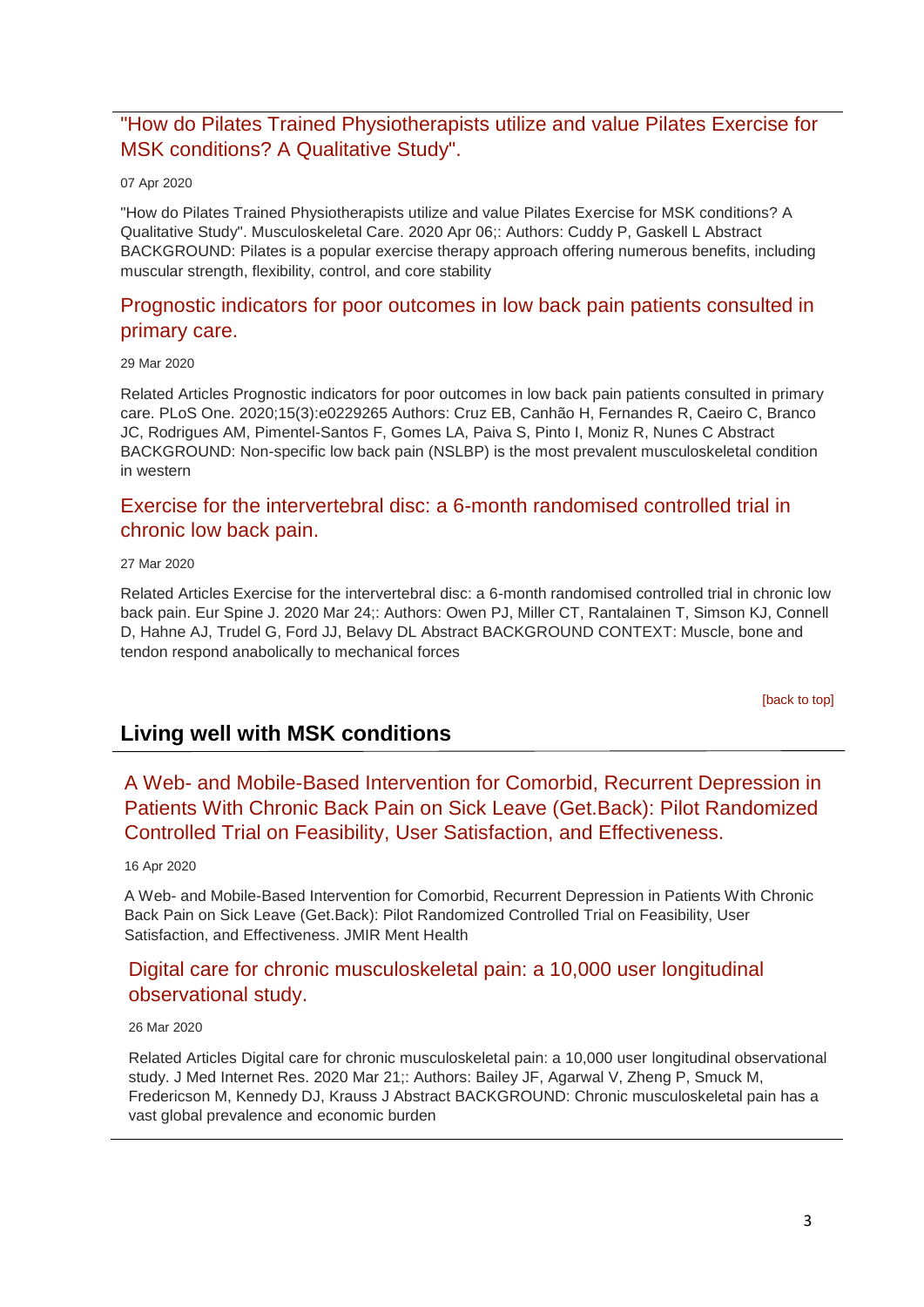## [Psychometric Validation of the Danish Version of the Oswestry Disability Index](http://transit.linexsystems.com/track/click/30370861/ca.linexsystems.com?p=eyJzIjoicmRYZGdORjNEdXBXTlc1N2tFNTFTdTNOZjdnIiwidiI6MSwicCI6IntcInVcIjozMDM3MDg2MSxcInZcIjoxLFwidXJsXCI6XCJodHRwOlxcXC9cXFwvY2EubGluZXhzeXN0ZW1zLmNvbVxcXC9jb250ZW50c1xcXC90cmFuc2l0XFxcLzM2NzAwMTA5MTU_dXNlcl9pZD00NDM1MTUmbG9nPTc5Y2ZhYjYyNGM2ZjAyMDU3MTQ2YzFjZGFkZmYyZWRmJnA9OTQxNDM1MjUmbT0xJmM9MzUyOTEwODkxNSZvcmdfaWQ9MTc0ODFcIixcImlkXCI6XCI5ZDE5NTllOTFlY2Y0ZTYzOTNiYjJkMzE1MGE3ZDFhMVwiLFwidXJsX2lkc1wiOltcIjA1ZTliM2YxZjk4OTA1NGZlM2JjODI0YWQ4ZmExYjhmMWYyMzVkMTNcIl19In0)  [in Patients with Chronic Low Back Pain.](http://transit.linexsystems.com/track/click/30370861/ca.linexsystems.com?p=eyJzIjoicmRYZGdORjNEdXBXTlc1N2tFNTFTdTNOZjdnIiwidiI6MSwicCI6IntcInVcIjozMDM3MDg2MSxcInZcIjoxLFwidXJsXCI6XCJodHRwOlxcXC9cXFwvY2EubGluZXhzeXN0ZW1zLmNvbVxcXC9jb250ZW50c1xcXC90cmFuc2l0XFxcLzM2NzAwMTA5MTU_dXNlcl9pZD00NDM1MTUmbG9nPTc5Y2ZhYjYyNGM2ZjAyMDU3MTQ2YzFjZGFkZmYyZWRmJnA9OTQxNDM1MjUmbT0xJmM9MzUyOTEwODkxNSZvcmdfaWQ9MTc0ODFcIixcImlkXCI6XCI5ZDE5NTllOTFlY2Y0ZTYzOTNiYjJkMzE1MGE3ZDFhMVwiLFwidXJsX2lkc1wiOltcIjA1ZTliM2YxZjk4OTA1NGZlM2JjODI0YWQ4ZmExYjhmMWYyMzVkMTNcIl19In0)

#### 25 Mar 2020

Related Articles Psychometric Validation of the Danish Version of the Oswestry Disability Index in Patients with Chronic Low Back Pain. Spine (Phila Pa 1976). 2020 Mar 19;: Authors: Comins J, Brodersen J, Wedderkopp N, Lassen MR, Shakir H, Specht K, Brorson S, Christensen KB Abstract STUDY DESIGN: Registry based repeated-measures psychometric validation of the Danish Oswestry Disability Index

## [Effectiveness of Weight Loss Interventions for Reducing Pain and Disability in](http://transit.linexsystems.com/track/click/30370861/ca.linexsystems.com?p=eyJzIjoiN2pfZnlvVnA1cHhnUTNfX1VsWHd5V1NKbWJ3IiwidiI6MSwicCI6IntcInVcIjozMDM3MDg2MSxcInZcIjoxLFwidXJsXCI6XCJodHRwOlxcXC9cXFwvY2EubGluZXhzeXN0ZW1zLmNvbVxcXC9jb250ZW50c1xcXC90cmFuc2l0XFxcLzM2ODc1OTQ1NDU_dXNlcl9pZD00NDM1MTUmbG9nPTc5Y2ZhYjYyNGM2ZjAyMDU3MTQ2YzFjZGFkZmYyZWRmJnA9OTQxNDM1MjUmbT0xJmM9MzUyOTEwOTY3NSZvcmdfaWQ9MTc0ODFcIixcImlkXCI6XCI5ZDE5NTllOTFlY2Y0ZTYzOTNiYjJkMzE1MGE3ZDFhMVwiLFwidXJsX2lkc1wiOltcIjA1ZTliM2YxZjk4OTA1NGZlM2JjODI0YWQ4ZmExYjhmMWYyMzVkMTNcIl19In0)  [People With Common Musculoskeletal Disorders: A](http://transit.linexsystems.com/track/click/30370861/ca.linexsystems.com?p=eyJzIjoiN2pfZnlvVnA1cHhnUTNfX1VsWHd5V1NKbWJ3IiwidiI6MSwicCI6IntcInVcIjozMDM3MDg2MSxcInZcIjoxLFwidXJsXCI6XCJodHRwOlxcXC9cXFwvY2EubGluZXhzeXN0ZW1zLmNvbVxcXC9jb250ZW50c1xcXC90cmFuc2l0XFxcLzM2ODc1OTQ1NDU_dXNlcl9pZD00NDM1MTUmbG9nPTc5Y2ZhYjYyNGM2ZjAyMDU3MTQ2YzFjZGFkZmYyZWRmJnA9OTQxNDM1MjUmbT0xJmM9MzUyOTEwOTY3NSZvcmdfaWQ9MTc0ODFcIixcImlkXCI6XCI5ZDE5NTllOTFlY2Y0ZTYzOTNiYjJkMzE1MGE3ZDFhMVwiLFwidXJsX2lkc1wiOltcIjA1ZTliM2YxZjk4OTA1NGZlM2JjODI0YWQ4ZmExYjhmMWYyMzVkMTNcIl19In0) Systematic Review With [Meta-Analysis.](http://transit.linexsystems.com/track/click/30370861/ca.linexsystems.com?p=eyJzIjoiN2pfZnlvVnA1cHhnUTNfX1VsWHd5V1NKbWJ3IiwidiI6MSwicCI6IntcInVcIjozMDM3MDg2MSxcInZcIjoxLFwidXJsXCI6XCJodHRwOlxcXC9cXFwvY2EubGluZXhzeXN0ZW1zLmNvbVxcXC9jb250ZW50c1xcXC90cmFuc2l0XFxcLzM2ODc1OTQ1NDU_dXNlcl9pZD00NDM1MTUmbG9nPTc5Y2ZhYjYyNGM2ZjAyMDU3MTQ2YzFjZGFkZmYyZWRmJnA9OTQxNDM1MjUmbT0xJmM9MzUyOTEwOTY3NSZvcmdfaWQ9MTc0ODFcIixcImlkXCI6XCI5ZDE5NTllOTFlY2Y0ZTYzOTNiYjJkMzE1MGE3ZDFhMVwiLFwidXJsX2lkc1wiOltcIjA1ZTliM2YxZjk4OTA1NGZlM2JjODI0YWQ4ZmExYjhmMWYyMzVkMTNcIl19In0)

#### 10 Apr 2020

Effectiveness of Weight Loss Interventions for Reducing Pain and Disability in People With Common Musculoskeletal Disorders: A Systematic Review With Meta-Analysis. J Orthop Sports Phys Ther. 2020 Apr 09;:1-55 Authors: Robson EK, Hodder RK, Kamper SJ, O'Brien KM, Williams A, Lee H, Wolfenden L, Yoong S, Wiggers J, Barnett C, Williams CM Abstract OBJECTIVE: To assess the effectiveness of weight

## [The Relationship between Indicators of Lumbo-Pelvic Coordination and Pain,](http://transit.linexsystems.com/track/click/30370861/ca.linexsystems.com?p=eyJzIjoiLVNVMDl0b3pxRk1rNmlMbHljbS1OS25TejdnIiwidiI6MSwicCI6IntcInVcIjozMDM3MDg2MSxcInZcIjoxLFwidXJsXCI6XCJodHRwOlxcXC9cXFwvY2EubGluZXhzeXN0ZW1zLmNvbVxcXC9jb250ZW50c1xcXC90cmFuc2l0XFxcLzM2OTA0MTQ1ODU_dXNlcl9pZD00NDM1MTUmbG9nPTc5Y2ZhYjYyNGM2ZjAyMDU3MTQ2YzFjZGFkZmYyZWRmJnA9OTQxNDM1MjUmbT0xJmM9MzUyOTEwODkxNSZvcmdfaWQ9MTc0ODFcIixcImlkXCI6XCI5ZDE5NTllOTFlY2Y0ZTYzOTNiYjJkMzE1MGE3ZDFhMVwiLFwidXJsX2lkc1wiOltcIjA1ZTliM2YxZjk4OTA1NGZlM2JjODI0YWQ4ZmExYjhmMWYyMzVkMTNcIl19In0)  [Disability, Pain Catastrophizing and Depression in Patients Presenting with](http://transit.linexsystems.com/track/click/30370861/ca.linexsystems.com?p=eyJzIjoiLVNVMDl0b3pxRk1rNmlMbHljbS1OS25TejdnIiwidiI6MSwicCI6IntcInVcIjozMDM3MDg2MSxcInZcIjoxLFwidXJsXCI6XCJodHRwOlxcXC9cXFwvY2EubGluZXhzeXN0ZW1zLmNvbVxcXC9jb250ZW50c1xcXC90cmFuc2l0XFxcLzM2OTA0MTQ1ODU_dXNlcl9pZD00NDM1MTUmbG9nPTc5Y2ZhYjYyNGM2ZjAyMDU3MTQ2YzFjZGFkZmYyZWRmJnA9OTQxNDM1MjUmbT0xJmM9MzUyOTEwODkxNSZvcmdfaWQ9MTc0ODFcIixcImlkXCI6XCI5ZDE5NTllOTFlY2Y0ZTYzOTNiYjJkMzE1MGE3ZDFhMVwiLFwidXJsX2lkc1wiOltcIjA1ZTliM2YxZjk4OTA1NGZlM2JjODI0YWQ4ZmExYjhmMWYyMzVkMTNcIl19In0)  [Non-Chronic Low Back Pain.](http://transit.linexsystems.com/track/click/30370861/ca.linexsystems.com?p=eyJzIjoiLVNVMDl0b3pxRk1rNmlMbHljbS1OS25TejdnIiwidiI6MSwicCI6IntcInVcIjozMDM3MDg2MSxcInZcIjoxLFwidXJsXCI6XCJodHRwOlxcXC9cXFwvY2EubGluZXhzeXN0ZW1zLmNvbVxcXC9jb250ZW50c1xcXC90cmFuc2l0XFxcLzM2OTA0MTQ1ODU_dXNlcl9pZD00NDM1MTUmbG9nPTc5Y2ZhYjYyNGM2ZjAyMDU3MTQ2YzFjZGFkZmYyZWRmJnA9OTQxNDM1MjUmbT0xJmM9MzUyOTEwODkxNSZvcmdfaWQ9MTc0ODFcIixcImlkXCI6XCI5ZDE5NTllOTFlY2Y0ZTYzOTNiYjJkMzE1MGE3ZDFhMVwiLFwidXJsX2lkc1wiOltcIjA1ZTliM2YxZjk4OTA1NGZlM2JjODI0YWQ4ZmExYjhmMWYyMzVkMTNcIl19In0)

#### 14 Apr 2020

The Relationship between Indicators of Lumbo-Pelvic Coordination and Pain, Disability, Pain Catastrophizing and Depression in Patients Presenting with Non-Chronic Low Back Pain. Ergonomics. 2020 Apr 11;:1-29 Authors: Salt E, Wiggins AT, Rayens MK, Hooker Q, Shojaei I, Bazrgari B Abstract This study examined associations and changes overtime in low back kinematics and disability, pain, pain

### [The efficacy of e-health in the self-management of chronic low back pain: A](http://transit.linexsystems.com/track/click/30370861/ca.linexsystems.com?p=eyJzIjoiRTFRdjk2VUV4Q2o0am56djNua0dXaHFFU3I0IiwidiI6MSwicCI6IntcInVcIjozMDM3MDg2MSxcInZcIjoxLFwidXJsXCI6XCJodHRwOlxcXC9cXFwvY2EubGluZXhzeXN0ZW1zLmNvbVxcXC9jb250ZW50c1xcXC90cmFuc2l0XFxcLzM3MDA1Mjg5ODU_dXNlcl9pZD00NDM1MTUmbG9nPTc5Y2ZhYjYyNGM2ZjAyMDU3MTQ2YzFjZGFkZmYyZWRmJnA9OTQxNDM1MjUmbT0xJmM9MzUyOTEwODkxNSZvcmdfaWQ9MTc0ODFcIixcImlkXCI6XCI5ZDE5NTllOTFlY2Y0ZTYzOTNiYjJkMzE1MGE3ZDFhMVwiLFwidXJsX2lkc1wiOltcIjA1ZTliM2YxZjk4OTA1NGZlM2JjODI0YWQ4ZmExYjhmMWYyMzVkMTNcIl19In0)  [meta analysis.](http://transit.linexsystems.com/track/click/30370861/ca.linexsystems.com?p=eyJzIjoiRTFRdjk2VUV4Q2o0am56djNua0dXaHFFU3I0IiwidiI6MSwicCI6IntcInVcIjozMDM3MDg2MSxcInZcIjoxLFwidXJsXCI6XCJodHRwOlxcXC9cXFwvY2EubGluZXhzeXN0ZW1zLmNvbVxcXC9jb250ZW50c1xcXC90cmFuc2l0XFxcLzM3MDA1Mjg5ODU_dXNlcl9pZD00NDM1MTUmbG9nPTc5Y2ZhYjYyNGM2ZjAyMDU3MTQ2YzFjZGFkZmYyZWRmJnA9OTQxNDM1MjUmbT0xJmM9MzUyOTEwODkxNSZvcmdfaWQ9MTc0ODFcIixcImlkXCI6XCI5ZDE5NTllOTFlY2Y0ZTYzOTNiYjJkMzE1MGE3ZDFhMVwiLFwidXJsX2lkc1wiOltcIjA1ZTliM2YxZjk4OTA1NGZlM2JjODI0YWQ4ZmExYjhmMWYyMzVkMTNcIl19In0)

#### 23 Apr 2020

The efficacy of e-health in the self-management of chronic low back pain: A meta analysis. S Du, W Liu, S Cai, Y Hu, J Dong. Int J Nurs Stud. e-Health has been considered as a potential strategy to deliver self-management programs for chronic low back pain, but its effects are uncertain.

### [Exposure to Odors Increases Pain Threshold in Chronic Low Back Pain](http://transit.linexsystems.com/track/click/30370861/ca.linexsystems.com?p=eyJzIjoiWXJhREh0dHpCSmRVM2FOaXlJWEYwU0lJaXM0IiwidiI6MSwicCI6IntcInVcIjozMDM3MDg2MSxcInZcIjoxLFwidXJsXCI6XCJodHRwOlxcXC9cXFwvY2EubGluZXhzeXN0ZW1zLmNvbVxcXC9jb250ZW50c1xcXC90cmFuc2l0XFxcLzM2OTE3NDU1MTU_dXNlcl9pZD00NDM1MTUmbG9nPTc5Y2ZhYjYyNGM2ZjAyMDU3MTQ2YzFjZGFkZmYyZWRmJnA9OTQxNDM1MjUmbT0xJmM9MzUyOTEwODkxNSZvcmdfaWQ9MTc0ODFcIixcImlkXCI6XCI5ZDE5NTllOTFlY2Y0ZTYzOTNiYjJkMzE1MGE3ZDFhMVwiLFwidXJsX2lkc1wiOltcIjA1ZTliM2YxZjk4OTA1NGZlM2JjODI0YWQ4ZmExYjhmMWYyMzVkMTNcIl19In0)  [Patients.](http://transit.linexsystems.com/track/click/30370861/ca.linexsystems.com?p=eyJzIjoiWXJhREh0dHpCSmRVM2FOaXlJWEYwU0lJaXM0IiwidiI6MSwicCI6IntcInVcIjozMDM3MDg2MSxcInZcIjoxLFwidXJsXCI6XCJodHRwOlxcXC9cXFwvY2EubGluZXhzeXN0ZW1zLmNvbVxcXC9jb250ZW50c1xcXC90cmFuc2l0XFxcLzM2OTE3NDU1MTU_dXNlcl9pZD00NDM1MTUmbG9nPTc5Y2ZhYjYyNGM2ZjAyMDU3MTQ2YzFjZGFkZmYyZWRmJnA9OTQxNDM1MjUmbT0xJmM9MzUyOTEwODkxNSZvcmdfaWQ9MTc0ODFcIixcImlkXCI6XCI5ZDE5NTllOTFlY2Y0ZTYzOTNiYjJkMzE1MGE3ZDFhMVwiLFwidXJsX2lkc1wiOltcIjA1ZTliM2YxZjk4OTA1NGZlM2JjODI0YWQ4ZmExYjhmMWYyMzVkMTNcIl19In0)

#### 15 Apr 2020

Exposure to Odors Increases Pain Threshold in Chronic Low Back Pain Patients. Pain Med. 2020 Apr 14;: Authors: Gossrau G, Baum D, Koch T, Sabatowski R, Hummel T, Haehner A Abstract OBJECTIVES: Structured exposure to odors is an acknowledged therapy in patients with smell loss but has also been shown to be effective in depression

### [Optimizing Musculoskeletal Pain Management Research in 2020 and Beyond.](https://journals.lww.com/jbjsjournal/pages/articleviewer.aspx?year=9000&issue=00000&article=99783&type=Citation)

07 Apr 2020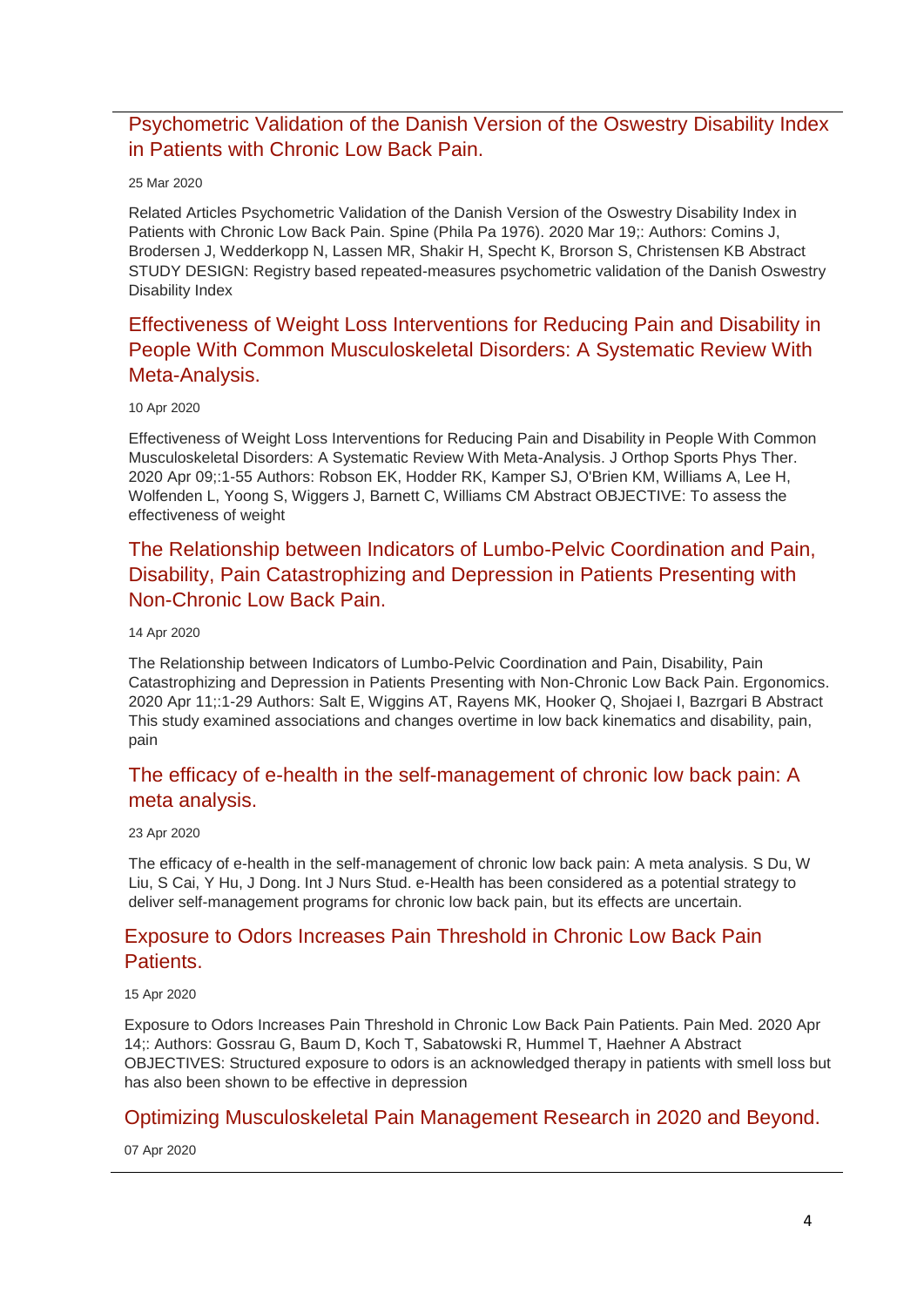Optimizing Musculoskeletal Pain Management Research in 2020 and Beyond. J Bone Joint Surg Am. 2020 Apr 03;: Authors: Heckman J, Swiontkowski M PMID: 32251128 [PubMed - as supplied by publisher]

### [A prediction model of low back pain risk: a population based cohort study in](http://transit.linexsystems.com/track/click/30370861/ca.linexsystems.com?p=eyJzIjoiUTFiN05TZW9kRnJIT0R4RmtKMGFQR3FPbWRjIiwidiI6MSwicCI6IntcInVcIjozMDM3MDg2MSxcInZcIjoxLFwidXJsXCI6XCJodHRwOlxcXC9cXFwvY2EubGluZXhzeXN0ZW1zLmNvbVxcXC9jb250ZW50c1xcXC90cmFuc2l0XFxcLzM2ODAxOTg3MzU_dXNlcl9pZD00NDM1MTUmbG9nPTc5Y2ZhYjYyNGM2ZjAyMDU3MTQ2YzFjZGFkZmYyZWRmJnA9OTQxNDM1MjUmbT0xJmM9MzUyOTEwODkxNSZvcmdfaWQ9MTc0ODFcIixcImlkXCI6XCI5ZDE5NTllOTFlY2Y0ZTYzOTNiYjJkMzE1MGE3ZDFhMVwiLFwidXJsX2lkc1wiOltcIjA1ZTliM2YxZjk4OTA1NGZlM2JjODI0YWQ4ZmExYjhmMWYyMzVkMTNcIl19In0)  [Korea.](http://transit.linexsystems.com/track/click/30370861/ca.linexsystems.com?p=eyJzIjoiUTFiN05TZW9kRnJIT0R4RmtKMGFQR3FPbWRjIiwidiI6MSwicCI6IntcInVcIjozMDM3MDg2MSxcInZcIjoxLFwidXJsXCI6XCJodHRwOlxcXC9cXFwvY2EubGluZXhzeXN0ZW1zLmNvbVxcXC9jb250ZW50c1xcXC90cmFuc2l0XFxcLzM2ODAxOTg3MzU_dXNlcl9pZD00NDM1MTUmbG9nPTc5Y2ZhYjYyNGM2ZjAyMDU3MTQ2YzFjZGFkZmYyZWRmJnA9OTQxNDM1MjUmbT0xJmM9MzUyOTEwODkxNSZvcmdfaWQ9MTc0ODFcIixcImlkXCI6XCI5ZDE5NTllOTFlY2Y0ZTYzOTNiYjJkMzE1MGE3ZDFhMVwiLFwidXJsX2lkc1wiOltcIjA1ZTliM2YxZjk4OTA1NGZlM2JjODI0YWQ4ZmExYjhmMWYyMzVkMTNcIl19In0)

03 Apr 2020

Related Articles A prediction model of low back pain risk: a population based cohort study in Korea. Korean J Pain. 2020 Apr 01;33(2):153-165 Authors: Mukasa D, Sung J Abstract Background: Wellvalidated risk prediction models help to identify individuals at high risk of diseases and suggest preventive measures

### [Central Sensitization in Chronic Musculoskeletal Pain Disorders in Different](http://transit.linexsystems.com/track/click/30370861/ca.linexsystems.com?p=eyJzIjoiUW54QkxNNHdzYlpybkRYbEZZdFF5M19IRTlRIiwidiI6MSwicCI6IntcInVcIjozMDM3MDg2MSxcInZcIjoxLFwidXJsXCI6XCJodHRwOlxcXC9cXFwvY2EubGluZXhzeXN0ZW1zLmNvbVxcXC9jb250ZW50c1xcXC90cmFuc2l0XFxcLzM2Nzg3OTc0MzU_dXNlcl9pZD00NDM1MTUmbG9nPTc5Y2ZhYjYyNGM2ZjAyMDU3MTQ2YzFjZGFkZmYyZWRmJnA9OTQxNDM1MjUmbT0xJmM9MzUyOTEwODkxNSZvcmdfaWQ9MTc0ODFcIixcImlkXCI6XCI5ZDE5NTllOTFlY2Y0ZTYzOTNiYjJkMzE1MGE3ZDFhMVwiLFwidXJsX2lkc1wiOltcIjA1ZTliM2YxZjk4OTA1NGZlM2JjODI0YWQ4ZmExYjhmMWYyMzVkMTNcIl19In0)  [Populations: A Cross-Sectional Study.](http://transit.linexsystems.com/track/click/30370861/ca.linexsystems.com?p=eyJzIjoiUW54QkxNNHdzYlpybkRYbEZZdFF5M19IRTlRIiwidiI6MSwicCI6IntcInVcIjozMDM3MDg2MSxcInZcIjoxLFwidXJsXCI6XCJodHRwOlxcXC9cXFwvY2EubGluZXhzeXN0ZW1zLmNvbVxcXC9jb250ZW50c1xcXC90cmFuc2l0XFxcLzM2Nzg3OTc0MzU_dXNlcl9pZD00NDM1MTUmbG9nPTc5Y2ZhYjYyNGM2ZjAyMDU3MTQ2YzFjZGFkZmYyZWRmJnA9OTQxNDM1MjUmbT0xJmM9MzUyOTEwODkxNSZvcmdfaWQ9MTc0ODFcIixcImlkXCI6XCI5ZDE5NTllOTFlY2Y0ZTYzOTNiYjJkMzE1MGE3ZDFhMVwiLFwidXJsX2lkc1wiOltcIjA1ZTliM2YxZjk4OTA1NGZlM2JjODI0YWQ4ZmExYjhmMWYyMzVkMTNcIl19In0)

#### 02 Apr 2020

Related Articles Central Sensitization in Chronic Musculoskeletal Pain Disorders in Different Populations: A Cross-Sectional Study. Pain Med. 2020 Mar 31;: Authors: Roldán-Jiménez C, Pérez-Cruzado D, -Neblet R, Gatchel R, Cuesta-Vargas A Abstract OBJECTIVE: Chronic musculoskeletal pain disorders (CMPDs) are among the leading causes of disabilities across populations, resulting in high social and

### [Effectiveness of manual and electrical needle stimulation in acupuncture for](http://transit.linexsystems.com/track/click/30370861/ca.linexsystems.com?p=eyJzIjoic1EwVEJuR2MzbkFIMmgyWUFWT0J1MGY3UFI0IiwidiI6MSwicCI6IntcInVcIjozMDM3MDg2MSxcInZcIjoxLFwidXJsXCI6XCJodHRwOlxcXC9cXFwvY2EubGluZXhzeXN0ZW1zLmNvbVxcXC9jb250ZW50c1xcXC90cmFuc2l0XFxcLzM2Nzc1MDk3NzU_dXNlcl9pZD00NDM1MTUmbG9nPTc5Y2ZhYjYyNGM2ZjAyMDU3MTQ2YzFjZGFkZmYyZWRmJnA9OTQxNDM1MjUmbT0xJmM9MzUyOTEwODkxNSZvcmdfaWQ9MTc0ODFcIixcImlkXCI6XCI5ZDE5NTllOTFlY2Y0ZTYzOTNiYjJkMzE1MGE3ZDFhMVwiLFwidXJsX2lkc1wiOltcIjA1ZTliM2YxZjk4OTA1NGZlM2JjODI0YWQ4ZmExYjhmMWYyMzVkMTNcIl19In0)  [chronic nonspecific low back pain: a randomized controlled trial.](http://transit.linexsystems.com/track/click/30370861/ca.linexsystems.com?p=eyJzIjoic1EwVEJuR2MzbkFIMmgyWUFWT0J1MGY3UFI0IiwidiI6MSwicCI6IntcInVcIjozMDM3MDg2MSxcInZcIjoxLFwidXJsXCI6XCJodHRwOlxcXC9cXFwvY2EubGluZXhzeXN0ZW1zLmNvbVxcXC9jb250ZW50c1xcXC90cmFuc2l0XFxcLzM2Nzc1MDk3NzU_dXNlcl9pZD00NDM1MTUmbG9nPTc5Y2ZhYjYyNGM2ZjAyMDU3MTQ2YzFjZGFkZmYyZWRmJnA9OTQxNDM1MjUmbT0xJmM9MzUyOTEwODkxNSZvcmdfaWQ9MTc0ODFcIixcImlkXCI6XCI5ZDE5NTllOTFlY2Y0ZTYzOTNiYjJkMzE1MGE3ZDFhMVwiLFwidXJsX2lkc1wiOltcIjA1ZTliM2YxZjk4OTA1NGZlM2JjODI0YWQ4ZmExYjhmMWYyMzVkMTNcIl19In0)

#### 01 Apr 2020

Related Articles Effectiveness of manual and electrical needle stimulation in acupuncture for chronic nonspecific low back pain: a randomized controlled trial. J Acupunct Meridian Stud. 2020 Mar 26;: Authors: Comachio J, Oliveira CC, Rodrigues Silva IF, Magalhães MO, Marques AP Abstract AIM: The aim of this study was to investigate effectiveness of electroacupuncture (EA) and manual acupuncture

### [Using vignettes to assess the contribution of goal adjustment in the adaptation](http://transit.linexsystems.com/track/click/30370861/ca.linexsystems.com?p=eyJzIjoiRmdfLXF2cXJ0OGwxWjZHRmlJY1lsNTFMX04wIiwidiI6MSwicCI6IntcInVcIjozMDM3MDg2MSxcInZcIjoxLFwidXJsXCI6XCJodHRwOlxcXC9cXFwvY2EubGluZXhzeXN0ZW1zLmNvbVxcXC9jb250ZW50c1xcXC90cmFuc2l0XFxcLzM2ODAxOTg5NjU_dXNlcl9pZD00NDM1MTUmbG9nPTc5Y2ZhYjYyNGM2ZjAyMDU3MTQ2YzFjZGFkZmYyZWRmJnA9OTQxNDM1MjUmbT0xJmM9MzUyOTEwODkxNSZvcmdfaWQ9MTc0ODFcIixcImlkXCI6XCI5ZDE5NTllOTFlY2Y0ZTYzOTNiYjJkMzE1MGE3ZDFhMVwiLFwidXJsX2lkc1wiOltcIjA1ZTliM2YxZjk4OTA1NGZlM2JjODI0YWQ4ZmExYjhmMWYyMzVkMTNcIl19In0)  [to chronic musculoskeletal pain.](http://transit.linexsystems.com/track/click/30370861/ca.linexsystems.com?p=eyJzIjoiRmdfLXF2cXJ0OGwxWjZHRmlJY1lsNTFMX04wIiwidiI6MSwicCI6IntcInVcIjozMDM3MDg2MSxcInZcIjoxLFwidXJsXCI6XCJodHRwOlxcXC9cXFwvY2EubGluZXhzeXN0ZW1zLmNvbVxcXC9jb250ZW50c1xcXC90cmFuc2l0XFxcLzM2ODAxOTg5NjU_dXNlcl9pZD00NDM1MTUmbG9nPTc5Y2ZhYjYyNGM2ZjAyMDU3MTQ2YzFjZGFkZmYyZWRmJnA9OTQxNDM1MjUmbT0xJmM9MzUyOTEwODkxNSZvcmdfaWQ9MTc0ODFcIixcImlkXCI6XCI5ZDE5NTllOTFlY2Y0ZTYzOTNiYjJkMzE1MGE3ZDFhMVwiLFwidXJsX2lkc1wiOltcIjA1ZTliM2YxZjk4OTA1NGZlM2JjODI0YWQ4ZmExYjhmMWYyMzVkMTNcIl19In0)

#### 03 Apr 2020

Related Articles Using vignettes to assess the contribution of goal adjustment in the adaptation to chronic musculoskeletal pain. Qual Life Res. 2020 Mar 31;: Authors: López-Martínez AE, Ramírez-Maestre C, Serrano-Ibáñez ER, Ruiz-Párraga GT, Peters ML, Esteve R Abstract PURPOSE: The quality of life of individuals with chronic musculoskeletal pain partly depends on their capacity to adjust their

### [New Developments in Fracture Risk Assessment for Current Osteoporosis](http://transit.linexsystems.com/track/click/30370861/ca.linexsystems.com?p=eyJzIjoiTTFpY2psdHpjUHV5YXBnc3YzSWpQbjliODl3IiwidiI6MSwicCI6IntcInVcIjozMDM3MDg2MSxcInZcIjoxLFwidXJsXCI6XCJodHRwOlxcXC9cXFwvY2EubGluZXhzeXN0ZW1zLmNvbVxcXC9jb250ZW50c1xcXC90cmFuc2l0XFxcLzM2OTE3MzQzMDU_dXNlcl9pZD00NDM1MTUmbG9nPTc5Y2ZhYjYyNGM2ZjAyMDU3MTQ2YzFjZGFkZmYyZWRmJnA9OTQxNDM1MjUmbT0xJmM9MzUyOTEwODkxNSZvcmdfaWQ9MTc0ODFcIixcImlkXCI6XCI5ZDE5NTllOTFlY2Y0ZTYzOTNiYjJkMzE1MGE3ZDFhMVwiLFwidXJsX2lkc1wiOltcIjA1ZTliM2YxZjk4OTA1NGZlM2JjODI0YWQ4ZmExYjhmMWYyMzVkMTNcIl19In0)  [Reports.](http://transit.linexsystems.com/track/click/30370861/ca.linexsystems.com?p=eyJzIjoiTTFpY2psdHpjUHV5YXBnc3YzSWpQbjliODl3IiwidiI6MSwicCI6IntcInVcIjozMDM3MDg2MSxcInZcIjoxLFwidXJsXCI6XCJodHRwOlxcXC9cXFwvY2EubGluZXhzeXN0ZW1zLmNvbVxcXC9jb250ZW50c1xcXC90cmFuc2l0XFxcLzM2OTE3MzQzMDU_dXNlcl9pZD00NDM1MTUmbG9nPTc5Y2ZhYjYyNGM2ZjAyMDU3MTQ2YzFjZGFkZmYyZWRmJnA9OTQxNDM1MjUmbT0xJmM9MzUyOTEwODkxNSZvcmdfaWQ9MTc0ODFcIixcImlkXCI6XCI5ZDE5NTllOTFlY2Y0ZTYzOTNiYjJkMzE1MGE3ZDFhMVwiLFwidXJsX2lkc1wiOltcIjA1ZTliM2YxZjk4OTA1NGZlM2JjODI0YWQ4ZmExYjhmMWYyMzVkMTNcIl19In0)

#### 15 Apr 2020

Related Articles New Developments in Fracture Risk Assessment for Current Osteoporosis Reports. Curr Osteoporos Rep. 2020 Apr 13;: Authors: Leslie WD, Morin SN Abstract PURPOSE OF REVIEW: Identifying individuals at high fracture risk can be used to target those likely to derive the greatest benefit from treatment

# [Stress and Self-Efficacy as Long-Term Predictors for Chronic Low Back Pain: A](http://transit.linexsystems.com/track/click/30370861/ca.linexsystems.com?p=eyJzIjoiMWNCU1g4b0J5NkFOX0phdG9EdDg3VUpXLXpnIiwidiI6MSwicCI6IntcInVcIjozMDM3MDg2MSxcInZcIjoxLFwidXJsXCI6XCJodHRwOlxcXC9cXFwvY2EubGluZXhzeXN0ZW1zLmNvbVxcXC9jb250ZW50c1xcXC90cmFuc2l0XFxcLzM2OTA0MTQ0MjU_dXNlcl9pZD00NDM1MTUmbG9nPTc5Y2ZhYjYyNGM2ZjAyMDU3MTQ2YzFjZGFkZmYyZWRmJnA9OTQxNDM1MjUmbT0xJmM9MzUyOTEwODkxNSZvcmdfaWQ9MTc0ODFcIixcImlkXCI6XCI5ZDE5NTllOTFlY2Y0ZTYzOTNiYjJkMzE1MGE3ZDFhMVwiLFwidXJsX2lkc1wiOltcIjA1ZTliM2YxZjk4OTA1NGZlM2JjODI0YWQ4ZmExYjhmMWYyMzVkMTNcIl19In0)  [Prospective Longitudinal Study.](http://transit.linexsystems.com/track/click/30370861/ca.linexsystems.com?p=eyJzIjoiMWNCU1g4b0J5NkFOX0phdG9EdDg3VUpXLXpnIiwidiI6MSwicCI6IntcInVcIjozMDM3MDg2MSxcInZcIjoxLFwidXJsXCI6XCJodHRwOlxcXC9cXFwvY2EubGluZXhzeXN0ZW1zLmNvbVxcXC9jb250ZW50c1xcXC90cmFuc2l0XFxcLzM2OTA0MTQ0MjU_dXNlcl9pZD00NDM1MTUmbG9nPTc5Y2ZhYjYyNGM2ZjAyMDU3MTQ2YzFjZGFkZmYyZWRmJnA9OTQxNDM1MjUmbT0xJmM9MzUyOTEwODkxNSZvcmdfaWQ9MTc0ODFcIixcImlkXCI6XCI5ZDE5NTllOTFlY2Y0ZTYzOTNiYjJkMzE1MGE3ZDFhMVwiLFwidXJsX2lkc1wiOltcIjA1ZTliM2YxZjk4OTA1NGZlM2JjODI0YWQ4ZmExYjhmMWYyMzVkMTNcIl19In0)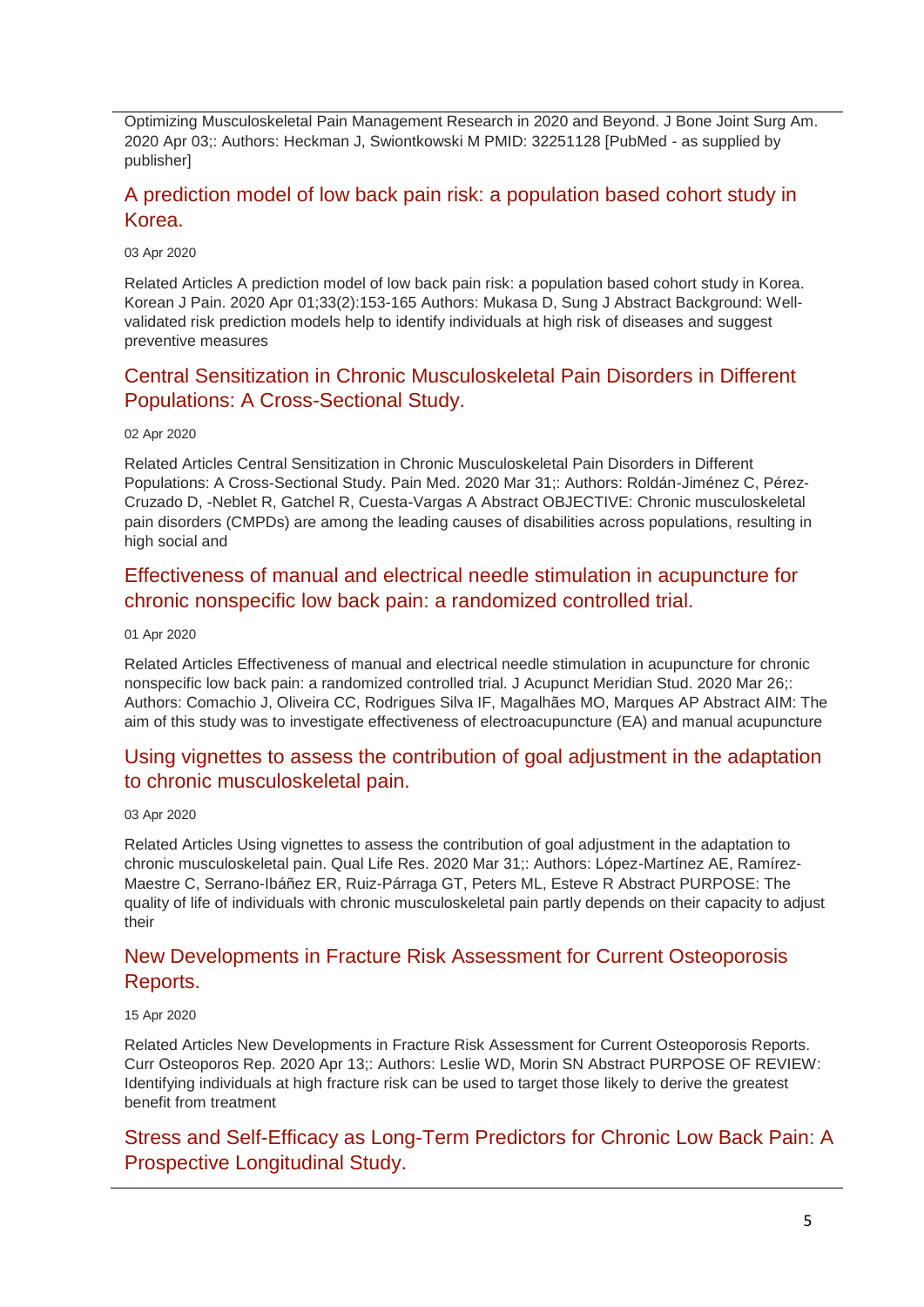#### 14 Apr 2020

Related Articles Stress and Self-Efficacy as Long-Term Predictors for Chronic Low Back Pain: A Prospective Longitudinal Study. J Pain Res. 2020;13:613-621 Authors: Puschmann AK, Drießlein D, Beck H, Arampatzis A, Moreno Catalá M, Schiltenwolf M, Mayer F, Wippert PM Abstract Purpose: Psychosocial variables are known risk factors for the development and chronification of low back pain (LBP)

## [Self-efficacy in patients with chronic musculoskeletal conditions discharged](http://transit.linexsystems.com/track/click/30370861/ca.linexsystems.com?p=eyJzIjoiakVNXzIxWEdWTWFlUzdOT0dWNFRlTmZGWmhBIiwidiI6MSwicCI6IntcInVcIjozMDM3MDg2MSxcInZcIjoxLFwidXJsXCI6XCJodHRwOlxcXC9cXFwvY2EubGluZXhzeXN0ZW1zLmNvbVxcXC9jb250ZW50c1xcXC90cmFuc2l0XFxcLzM2ODYzNTAyNzU_dXNlcl9pZD00NDM1MTUmbG9nPTc5Y2ZhYjYyNGM2ZjAyMDU3MTQ2YzFjZGFkZmYyZWRmJnA9OTQxNDM1MjUmbT0xJmM9MzUyOTEwODkxNSZvcmdfaWQ9MTc0ODFcIixcImlkXCI6XCI5ZDE5NTllOTFlY2Y0ZTYzOTNiYjJkMzE1MGE3ZDFhMVwiLFwidXJsX2lkc1wiOltcIjA1ZTliM2YxZjk4OTA1NGZlM2JjODI0YWQ4ZmExYjhmMWYyMzVkMTNcIl19In0)  [from physical therapy service: A cross-sectional study.](http://transit.linexsystems.com/track/click/30370861/ca.linexsystems.com?p=eyJzIjoiakVNXzIxWEdWTWFlUzdOT0dWNFRlTmZGWmhBIiwidiI6MSwicCI6IntcInVcIjozMDM3MDg2MSxcInZcIjoxLFwidXJsXCI6XCJodHRwOlxcXC9cXFwvY2EubGluZXhzeXN0ZW1zLmNvbVxcXC9jb250ZW50c1xcXC90cmFuc2l0XFxcLzM2ODYzNTAyNzU_dXNlcl9pZD00NDM1MTUmbG9nPTc5Y2ZhYjYyNGM2ZjAyMDU3MTQ2YzFjZGFkZmYyZWRmJnA9OTQxNDM1MjUmbT0xJmM9MzUyOTEwODkxNSZvcmdfaWQ9MTc0ODFcIixcImlkXCI6XCI5ZDE5NTllOTFlY2Y0ZTYzOTNiYjJkMzE1MGE3ZDFhMVwiLFwidXJsX2lkc1wiOltcIjA1ZTliM2YxZjk4OTA1NGZlM2JjODI0YWQ4ZmExYjhmMWYyMzVkMTNcIl19In0)

09 Apr 2020

Self-efficacy in patients with chronic musculoskeletal conditions discharged from physical therapy service: A cross-sectional study. Musculoskeletal Care. 2020 Apr 08;: Authors: Souza CM, Martins J, Libardoni TC, de Oliveira AS Abstract OBJECTIVES: This study aimed to investigate self-efficacy levels of patients after finishing rehabilitation for chronic musculoskeletal conditions and identify

### [Optimum Designs for Large Database Research in Musculoskeletal Pain](http://transit.linexsystems.com/track/click/30370861/ca.linexsystems.com?p=eyJzIjoiNWdGWnF3ZTh2SHp1MXVZTlNrT3dxck9PWUprIiwidiI6MSwicCI6IntcInVcIjozMDM3MDg2MSxcInZcIjoxLFwidXJsXCI6XCJodHRwOlxcXC9cXFwvY2EubGluZXhzeXN0ZW1zLmNvbVxcXC9jb250ZW50c1xcXC90cmFuc2l0XFxcLzM2ODM2ODYzNTU_dXNlcl9pZD00NDM1MTUmbG9nPTc5Y2ZhYjYyNGM2ZjAyMDU3MTQ2YzFjZGFkZmYyZWRmJnA9OTQxNDM1MjUmbT0xJmM9MzUyOTEwODkxNSZvcmdfaWQ9MTc0ODFcIixcImlkXCI6XCI5ZDE5NTllOTFlY2Y0ZTYzOTNiYjJkMzE1MGE3ZDFhMVwiLFwidXJsX2lkc1wiOltcIjA1ZTliM2YxZjk4OTA1NGZlM2JjODI0YWQ4ZmExYjhmMWYyMzVkMTNcIl19In0)  [Management.](http://transit.linexsystems.com/track/click/30370861/ca.linexsystems.com?p=eyJzIjoiNWdGWnF3ZTh2SHp1MXVZTlNrT3dxck9PWUprIiwidiI6MSwicCI6IntcInVcIjozMDM3MDg2MSxcInZcIjoxLFwidXJsXCI6XCJodHRwOlxcXC9cXFwvY2EubGluZXhzeXN0ZW1zLmNvbVxcXC9jb250ZW50c1xcXC90cmFuc2l0XFxcLzM2ODM2ODYzNTU_dXNlcl9pZD00NDM1MTUmbG9nPTc5Y2ZhYjYyNGM2ZjAyMDU3MTQ2YzFjZGFkZmYyZWRmJnA9OTQxNDM1MjUmbT0xJmM9MzUyOTEwODkxNSZvcmdfaWQ9MTc0ODFcIixcImlkXCI6XCI5ZDE5NTllOTFlY2Y0ZTYzOTNiYjJkMzE1MGE3ZDFhMVwiLFwidXJsX2lkc1wiOltcIjA1ZTliM2YxZjk4OTA1NGZlM2JjODI0YWQ4ZmExYjhmMWYyMzVkMTNcIl19In0)

07 Apr 2020

Optimum Designs for Large Database Research in Musculoskeletal Pain Management. J Bone Joint Surg Am. 2020 Apr 02;: Authors: Bedard NA, Schoenfeld AJ, Kim SC, Large Database Research Discussion Group PMID: 32251134 [PubMed - as supplied by publisher]

### [Adverse events and safety issues associated with physical activity and exercise](http://transit.linexsystems.com/track/click/30370861/ca.linexsystems.com?p=eyJzIjoicWN2OUo3RDJIQV9aNjdtZnVCVHJqSzlUdS1zIiwidiI6MSwicCI6IntcInVcIjozMDM3MDg2MSxcInZcIjoxLFwidXJsXCI6XCJodHRwOlxcXC9cXFwvY2EubGluZXhzeXN0ZW1zLmNvbVxcXC9jb250ZW50c1xcXC90cmFuc2l0XFxcLzM2OTU3NDk0NzU_dXNlcl9pZD00NDM1MTUmbG9nPTc5Y2ZhYjYyNGM2ZjAyMDU3MTQ2YzFjZGFkZmYyZWRmJnA9OTQxNDM1MjUmbT0xJmM9MzUyOTEwODUyNSZvcmdfaWQ9MTc0ODFcIixcImlkXCI6XCI5ZDE5NTllOTFlY2Y0ZTYzOTNiYjJkMzE1MGE3ZDFhMVwiLFwidXJsX2lkc1wiOltcIjA1ZTliM2YxZjk4OTA1NGZlM2JjODI0YWQ4ZmExYjhmMWYyMzVkMTNcIl19In0)  [for adults with osteoporosis and osteopenia: A systematic review of](http://transit.linexsystems.com/track/click/30370861/ca.linexsystems.com?p=eyJzIjoicWN2OUo3RDJIQV9aNjdtZnVCVHJqSzlUdS1zIiwidiI6MSwicCI6IntcInVcIjozMDM3MDg2MSxcInZcIjoxLFwidXJsXCI6XCJodHRwOlxcXC9cXFwvY2EubGluZXhzeXN0ZW1zLmNvbVxcXC9jb250ZW50c1xcXC90cmFuc2l0XFxcLzM2OTU3NDk0NzU_dXNlcl9pZD00NDM1MTUmbG9nPTc5Y2ZhYjYyNGM2ZjAyMDU3MTQ2YzFjZGFkZmYyZWRmJnA9OTQxNDM1MjUmbT0xJmM9MzUyOTEwODUyNSZvcmdfaWQ9MTc0ODFcIixcImlkXCI6XCI5ZDE5NTllOTFlY2Y0ZTYzOTNiYjJkMzE1MGE3ZDFhMVwiLFwidXJsX2lkc1wiOltcIjA1ZTliM2YxZjk4OTA1NGZlM2JjODI0YWQ4ZmExYjhmMWYyMzVkMTNcIl19In0)  [observational studies and an updated review of interventional studies.](http://transit.linexsystems.com/track/click/30370861/ca.linexsystems.com?p=eyJzIjoicWN2OUo3RDJIQV9aNjdtZnVCVHJqSzlUdS1zIiwidiI6MSwicCI6IntcInVcIjozMDM3MDg2MSxcInZcIjoxLFwidXJsXCI6XCJodHRwOlxcXC9cXFwvY2EubGluZXhzeXN0ZW1zLmNvbVxcXC9jb250ZW50c1xcXC90cmFuc2l0XFxcLzM2OTU3NDk0NzU_dXNlcl9pZD00NDM1MTUmbG9nPTc5Y2ZhYjYyNGM2ZjAyMDU3MTQ2YzFjZGFkZmYyZWRmJnA9OTQxNDM1MjUmbT0xJmM9MzUyOTEwODUyNSZvcmdfaWQ9MTc0ODFcIixcImlkXCI6XCI5ZDE5NTllOTFlY2Y0ZTYzOTNiYjJkMzE1MGE3ZDFhMVwiLFwidXJsX2lkc1wiOltcIjA1ZTliM2YxZjk4OTA1NGZlM2JjODI0YWQ4ZmExYjhmMWYyMzVkMTNcIl19In0) 19 Apr 2020

Related Articles Adverse events and safety issues associated with physical activity and exercise for adults with osteoporosis and osteopenia: A systematic review of observational studies and an updated review of interventional studies. J Frailty Sarcopenia Falls

# [Predicting EQ-5D-5L Utility Scores from the Oswestry Disability Index and](http://transit.linexsystems.com/track/click/30370861/ca.linexsystems.com?p=eyJzIjoidS1WZW5GdGdmcWowT3ZtMWVGVWxldWR1OEMwIiwidiI6MSwicCI6IntcInVcIjozMDM3MDg2MSxcInZcIjoxLFwidXJsXCI6XCJodHRwOlxcXC9cXFwvY2EubGluZXhzeXN0ZW1zLmNvbVxcXC9jb250ZW50c1xcXC90cmFuc2l0XFxcLzM2OTA0MDY4OTU_dXNlcl9pZD00NDM1MTUmbG9nPTc5Y2ZhYjYyNGM2ZjAyMDU3MTQ2YzFjZGFkZmYyZWRmJnA9OTQxNDM1MjUmbT0xJmM9MzUyOTEwOTY3NSZvcmdfaWQ9MTc0ODFcIixcImlkXCI6XCI5ZDE5NTllOTFlY2Y0ZTYzOTNiYjJkMzE1MGE3ZDFhMVwiLFwidXJsX2lkc1wiOltcIjA1ZTliM2YxZjk4OTA1NGZlM2JjODI0YWQ4ZmExYjhmMWYyMzVkMTNcIl19In0)  [Roland-Morris Disability Questionnaire for Low Back Pain.](http://transit.linexsystems.com/track/click/30370861/ca.linexsystems.com?p=eyJzIjoidS1WZW5GdGdmcWowT3ZtMWVGVWxldWR1OEMwIiwidiI6MSwicCI6IntcInVcIjozMDM3MDg2MSxcInZcIjoxLFwidXJsXCI6XCJodHRwOlxcXC9cXFwvY2EubGluZXhzeXN0ZW1zLmNvbVxcXC9jb250ZW50c1xcXC90cmFuc2l0XFxcLzM2OTA0MDY4OTU_dXNlcl9pZD00NDM1MTUmbG9nPTc5Y2ZhYjYyNGM2ZjAyMDU3MTQ2YzFjZGFkZmYyZWRmJnA9OTQxNDM1MjUmbT0xJmM9MzUyOTEwOTY3NSZvcmdfaWQ9MTc0ODFcIixcImlkXCI6XCI5ZDE5NTllOTFlY2Y0ZTYzOTNiYjJkMzE1MGE3ZDFhMVwiLFwidXJsX2lkc1wiOltcIjA1ZTliM2YxZjk4OTA1NGZlM2JjODI0YWQ4ZmExYjhmMWYyMzVkMTNcIl19In0)

14 Apr 2020

Related Articles Predicting EQ-5D-5L Utility Scores from the Oswestry Disability Index and Roland-Morris Disability Questionnaire for Low Back Pain. J Pain Res. 2020;13:623-631 Authors: Poder TG, Carrier N Abstract Background: Cost utility analysis is important for measuring the impact of chronic disease and helps clinicians and policymakers in patient management and policy decisions, but generic

<span id="page-5-0"></span>[\[back to top\]](#page-0-1)

# **MSK in Child and Adolescent Health**

### <span id="page-5-1"></span>[Balance and musculoskeletal flexibility in children with obesity: a cross](http://transit.linexsystems.com/track/click/30370861/ca.linexsystems.com?p=eyJzIjoiTHMtRjF1M3pENHRmdDNJOHpYd0lZZzZPQ2k0IiwidiI6MSwicCI6IntcInVcIjozMDM3MDg2MSxcInZcIjoxLFwidXJsXCI6XCJodHRwOlxcXC9cXFwvY2EubGluZXhzeXN0ZW1zLmNvbVxcXC9jb250ZW50c1xcXC90cmFuc2l0XFxcLzM2ODE0MjUzMjU_dXNlcl9pZD00NDM1MTUmbG9nPTc5Y2ZhYjYyNGM2ZjAyMDU3MTQ2YzFjZGFkZmYyZWRmJnA9OTQxNDM1MjUmbT0xJmM9MzUyOTEwODUyNSZvcmdfaWQ9MTc0ODFcIixcImlkXCI6XCI5ZDE5NTllOTFlY2Y0ZTYzOTNiYjJkMzE1MGE3ZDFhMVwiLFwidXJsX2lkc1wiOltcIjA1ZTliM2YxZjk4OTA1NGZlM2JjODI0YWQ4ZmExYjhmMWYyMzVkMTNcIl19In0)[sectional study.](http://transit.linexsystems.com/track/click/30370861/ca.linexsystems.com?p=eyJzIjoiTHMtRjF1M3pENHRmdDNJOHpYd0lZZzZPQ2k0IiwidiI6MSwicCI6IntcInVcIjozMDM3MDg2MSxcInZcIjoxLFwidXJsXCI6XCJodHRwOlxcXC9cXFwvY2EubGluZXhzeXN0ZW1zLmNvbVxcXC9jb250ZW50c1xcXC90cmFuc2l0XFxcLzM2ODE0MjUzMjU_dXNlcl9pZD00NDM1MTUmbG9nPTc5Y2ZhYjYyNGM2ZjAyMDU3MTQ2YzFjZGFkZmYyZWRmJnA9OTQxNDM1MjUmbT0xJmM9MzUyOTEwODUyNSZvcmdfaWQ9MTc0ODFcIixcImlkXCI6XCI5ZDE5NTllOTFlY2Y0ZTYzOTNiYjJkMzE1MGE3ZDFhMVwiLFwidXJsX2lkc1wiOltcIjA1ZTliM2YxZjk4OTA1NGZlM2JjODI0YWQ4ZmExYjhmMWYyMzVkMTNcIl19In0)

#### 05 Apr 2020

Related Articles Balance and musculoskeletal flexibility in children with obesity: a cross-sectional study. Ann Saudi Med. 2020 Mar-Apr;40(2):120-125 Authors: Bataweel EA, Ibrahim AI Abstract BACKGROUND: Studies on the influence of obesity on different physical parameters such as postural balance and musculoskeletal flexibility are limited and have reported varying results – f

#### [Daily School Physical Activity from Before to After Puberty Improves Bone](http://transit.linexsystems.com/track/click/30370861/ca.linexsystems.com?p=eyJzIjoic3IzSkJ3NXFINW55MTI1SWpOM1RiTFVueGhFIiwidiI6MSwicCI6IntcInVcIjozMDM3MDg2MSxcInZcIjoxLFwidXJsXCI6XCJodHRwOlxcXC9cXFwvY2EubGluZXhzeXN0ZW1zLmNvbVxcXC9jb250ZW50c1xcXC90cmFuc2l0XFxcLzM2Nzg4MDA2NzU_dXNlcl9pZD00NDM1MTUmbG9nPTc5Y2ZhYjYyNGM2ZjAyMDU3MTQ2YzFjZGFkZmYyZWRmJnA9OTQxNDM1MjUmbT0xJmM9MzUyOTEwODUyNSZvcmdfaWQ9MTc0ODFcIixcImlkXCI6XCI5ZDE5NTllOTFlY2Y0ZTYzOTNiYjJkMzE1MGE3ZDFhMVwiLFwidXJsX2lkc1wiOltcIjA1ZTliM2YxZjk4OTA1NGZlM2JjODI0YWQ4ZmExYjhmMWYyMzVkMTNcIl19In0)  [Mass and a Musculoskeletal Composite Risk Score for Fracture.](http://transit.linexsystems.com/track/click/30370861/ca.linexsystems.com?p=eyJzIjoic3IzSkJ3NXFINW55MTI1SWpOM1RiTFVueGhFIiwidiI6MSwicCI6IntcInVcIjozMDM3MDg2MSxcInZcIjoxLFwidXJsXCI6XCJodHRwOlxcXC9cXFwvY2EubGluZXhzeXN0ZW1zLmNvbVxcXC9jb250ZW50c1xcXC90cmFuc2l0XFxcLzM2Nzg4MDA2NzU_dXNlcl9pZD00NDM1MTUmbG9nPTc5Y2ZhYjYyNGM2ZjAyMDU3MTQ2YzFjZGFkZmYyZWRmJnA9OTQxNDM1MjUmbT0xJmM9MzUyOTEwODUyNSZvcmdfaWQ9MTc0ODFcIixcImlkXCI6XCI5ZDE5NTllOTFlY2Y0ZTYzOTNiYjJkMzE1MGE3ZDFhMVwiLFwidXJsX2lkc1wiOltcIjA1ZTliM2YxZjk4OTA1NGZlM2JjODI0YWQ4ZmExYjhmMWYyMzVkMTNcIl19In0) 02 Apr 2020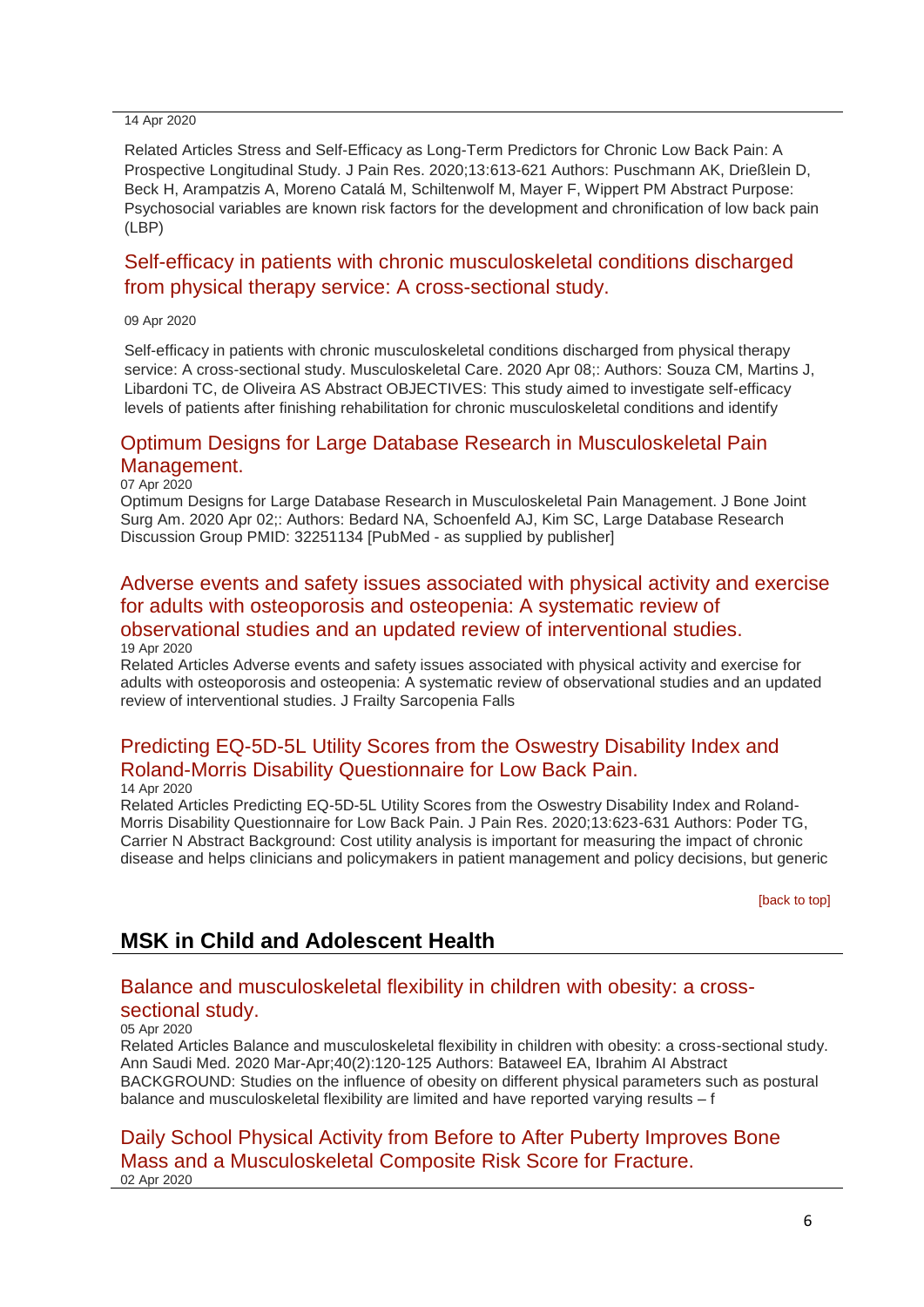Related Articles Daily School Physical Activity from Before to After Puberty Improves Bone Mass and a Musculoskeletal Composite Risk Score for Fracture. Sports (Basel). 2020 Mar 28;8(4): Authors: Cronholm F, Lindgren E, Rosengren BE, Dencker M, Karlsson C, Karlsson MK Abstract This 7

## [Sitting Posture, Sagittal Spinal Curvatures and Back Pain in 8 to 12-Year-Old](http://transit.linexsystems.com/track/click/30370861/ca.linexsystems.com?p=eyJzIjoiejhHMUVsTGtXZFBUalN1Z0loRTBWWGJCSnNvIiwidiI6MSwicCI6IntcInVcIjozMDM3MDg2MSxcInZcIjoxLFwidXJsXCI6XCJodHRwOlxcXC9cXFwvY2EubGluZXhzeXN0ZW1zLmNvbVxcXC9jb250ZW50c1xcXC90cmFuc2l0XFxcLzM2OTE3MzQxOTU_dXNlcl9pZD00NDM1MTUmbG9nPTc5Y2ZhYjYyNGM2ZjAyMDU3MTQ2YzFjZGFkZmYyZWRmJnA9OTQxNDM1MjUmbT0xJmM9MzUyOTEwOTMyNSZvcmdfaWQ9MTc0ODFcIixcImlkXCI6XCI5ZDE5NTllOTFlY2Y0ZTYzOTNiYjJkMzE1MGE3ZDFhMVwiLFwidXJsX2lkc1wiOltcIjA1ZTliM2YxZjk4OTA1NGZlM2JjODI0YWQ4ZmExYjhmMWYyMzVkMTNcIl19In0)  [Children from the Region of Murcia \(Spain\): ISQUIOS Programme.](http://transit.linexsystems.com/track/click/30370861/ca.linexsystems.com?p=eyJzIjoiejhHMUVsTGtXZFBUalN1Z0loRTBWWGJCSnNvIiwidiI6MSwicCI6IntcInVcIjozMDM3MDg2MSxcInZcIjoxLFwidXJsXCI6XCJodHRwOlxcXC9cXFwvY2EubGluZXhzeXN0ZW1zLmNvbVxcXC9jb250ZW50c1xcXC90cmFuc2l0XFxcLzM2OTE3MzQxOTU_dXNlcl9pZD00NDM1MTUmbG9nPTc5Y2ZhYjYyNGM2ZjAyMDU3MTQ2YzFjZGFkZmYyZWRmJnA9OTQxNDM1MjUmbT0xJmM9MzUyOTEwOTMyNSZvcmdfaWQ9MTc0ODFcIixcImlkXCI6XCI5ZDE5NTllOTFlY2Y0ZTYzOTNiYjJkMzE1MGE3ZDFhMVwiLFwidXJsX2lkc1wiOltcIjA1ZTliM2YxZjk4OTA1NGZlM2JjODI0YWQ4ZmExYjhmMWYyMzVkMTNcIl19In0)

#### 15 Apr 2020

Related Articles Sitting Posture, Sagittal Spinal Curvatures and Back Pain in 8 to 12-Year-Old Children from the Region of Murcia (Spain): ISQUIOS Programme. Int J Environ Res Public Health. 2020 Apr 09;17(7): Authors: Sainz de Baranda P, Cejudo A, Martínez-Romero MT, Aparicio-Sarmiento A, Rodríguez-Ferrán O, Collazo-Diéguez M, Hurtado-Avilés J, Andújar P, Santonja-Medina F Abstract To explore

## [Relationship between School Backpacks and Musculoskeletal Pain in Children](http://transit.linexsystems.com/track/click/30370861/ca.linexsystems.com?p=eyJzIjoieGRJbU5INExkUDhYNkpuWWpHY01ocTRYdFhnIiwidiI6MSwicCI6IntcInVcIjozMDM3MDg2MSxcInZcIjoxLFwidXJsXCI6XCJodHRwOlxcXC9cXFwvY2EubGluZXhzeXN0ZW1zLmNvbVxcXC9jb250ZW50c1xcXC90cmFuc2l0XFxcLzM2ODYzNTAwMDU_dXNlcl9pZD00NDM1MTUmbG9nPTc5Y2ZhYjYyNGM2ZjAyMDU3MTQ2YzFjZGFkZmYyZWRmJnA9OTQxNDM1MjUmbT0xJmM9MzUyOTEwOTMyNSZvcmdfaWQ9MTc0ODFcIixcImlkXCI6XCI5ZDE5NTllOTFlY2Y0ZTYzOTNiYjJkMzE1MGE3ZDFhMVwiLFwidXJsX2lkc1wiOltcIjA1ZTliM2YxZjk4OTA1NGZlM2JjODI0YWQ4ZmExYjhmMWYyMzVkMTNcIl19In0)  [8 to 10 Years of Age: An Observational, Cross-Sectional and Analytical Study.](http://transit.linexsystems.com/track/click/30370861/ca.linexsystems.com?p=eyJzIjoieGRJbU5INExkUDhYNkpuWWpHY01ocTRYdFhnIiwidiI6MSwicCI6IntcInVcIjozMDM3MDg2MSxcInZcIjoxLFwidXJsXCI6XCJodHRwOlxcXC9cXFwvY2EubGluZXhzeXN0ZW1zLmNvbVxcXC9jb250ZW50c1xcXC90cmFuc2l0XFxcLzM2ODYzNTAwMDU_dXNlcl9pZD00NDM1MTUmbG9nPTc5Y2ZhYjYyNGM2ZjAyMDU3MTQ2YzFjZGFkZmYyZWRmJnA9OTQxNDM1MjUmbT0xJmM9MzUyOTEwOTMyNSZvcmdfaWQ9MTc0ODFcIixcImlkXCI6XCI5ZDE5NTllOTFlY2Y0ZTYzOTNiYjJkMzE1MGE3ZDFhMVwiLFwidXJsX2lkc1wiOltcIjA1ZTliM2YxZjk4OTA1NGZlM2JjODI0YWQ4ZmExYjhmMWYyMzVkMTNcIl19In0)

#### 09 Apr 2020

Related Articles Relationship between School Backpacks and Musculoskeletal Pain in Children 8 to 10 Years of Age: An Observational, Cross-Sectional and Analytical Study. Int J Environ Res Public Health. 2020 Apr 05;17(7): Authors: Hernández TL, Ferré MC, Martí SG, Salvat IS Abstract Back pain in children is a reality and various factors are involved in its etiology

[\[back to top\]](#page-0-1)

# <span id="page-6-0"></span>**MSK and Multi-morbidity**

# [Low back pain in Parkinson's disease: A cross-sectional study of its prevalence,](http://transit.linexsystems.com/track/click/30370861/ca.linexsystems.com?p=eyJzIjoieW1hTWVmQ0hMVWlrZjRWM1VMaWdMdDJERlNFIiwidiI6MSwicCI6IntcInVcIjozMDM3MDg2MSxcInZcIjoxLFwidXJsXCI6XCJodHRwOlxcXC9cXFwvY2EubGluZXhzeXN0ZW1zLmNvbVxcXC9jb250ZW50c1xcXC90cmFuc2l0XFxcLzM2ODE0MzA0MDU_dXNlcl9pZD00NDM1MTUmbG9nPTc5Y2ZhYjYyNGM2ZjAyMDU3MTQ2YzFjZGFkZmYyZWRmJnA9OTQxNDM1MjUmbT0xJmM9MzUyOTEwODUyNSZvcmdfaWQ9MTc0ODFcIixcImlkXCI6XCI5ZDE5NTllOTFlY2Y0ZTYzOTNiYjJkMzE1MGE3ZDFhMVwiLFwidXJsX2lkc1wiOltcIjA1ZTliM2YxZjk4OTA1NGZlM2JjODI0YWQ4ZmExYjhmMWYyMzVkMTNcIl19In0)  [and implications on functional capacity and quality of life.](http://transit.linexsystems.com/track/click/30370861/ca.linexsystems.com?p=eyJzIjoieW1hTWVmQ0hMVWlrZjRWM1VMaWdMdDJERlNFIiwidiI6MSwicCI6IntcInVcIjozMDM3MDg2MSxcInZcIjoxLFwidXJsXCI6XCJodHRwOlxcXC9cXFwvY2EubGluZXhzeXN0ZW1zLmNvbVxcXC9jb250ZW50c1xcXC90cmFuc2l0XFxcLzM2ODE0MzA0MDU_dXNlcl9pZD00NDM1MTUmbG9nPTc5Y2ZhYjYyNGM2ZjAyMDU3MTQ2YzFjZGFkZmYyZWRmJnA9OTQxNDM1MjUmbT0xJmM9MzUyOTEwODUyNSZvcmdfaWQ9MTc0ODFcIixcImlkXCI6XCI5ZDE5NTllOTFlY2Y0ZTYzOTNiYjJkMzE1MGE3ZDFhMVwiLFwidXJsX2lkc1wiOltcIjA1ZTliM2YxZjk4OTA1NGZlM2JjODI0YWQ4ZmExYjhmMWYyMzVkMTNcIl19In0)

#### 05 Apr 2020

Related Articles Low back pain in Parkinson's disease: A cross-sectional study of its prevalence, and implications on functional capacity and quality of life. Clin Neurol Neurosurg. 2020 Mar 16;194:105787 Authors: Silveira Barezani AL, de Figueiredo Feital AMB, Gonçalves BM, Christo PP, Scalzo PL Abstract OBJECTIVE: The aim of this study was to estimate the prevalence of low back pain (LBP) in

#### [Association between hepatitis B virus infection and risk of osteoporosis: a](http://transit.linexsystems.com/track/click/30370861/ca.linexsystems.com?p=eyJzIjoieDVEcjFmOGhsWHBlQUtaM2p4Mk13c2ZldlVVIiwidiI6MSwicCI6IntcInVcIjozMDM3MDg2MSxcInZcIjoxLFwidXJsXCI6XCJodHRwOlxcXC9cXFwvY2EubGluZXhzeXN0ZW1zLmNvbVxcXC9jb250ZW50c1xcXC90cmFuc2l0XFxcLzM2OTkyMjI3OTU_dXNlcl9pZD00NDM1MTUmbG9nPTc5Y2ZhYjYyNGM2ZjAyMDU3MTQ2YzFjZGFkZmYyZWRmJnA9OTQxNDM1MjUmbT0xJmM9MzUyOTEwODkxNSZvcmdfaWQ9MTc0ODFcIixcImlkXCI6XCI5ZDE5NTllOTFlY2Y0ZTYzOTNiYjJkMzE1MGE3ZDFhMVwiLFwidXJsX2lkc1wiOltcIjA1ZTliM2YxZjk4OTA1NGZlM2JjODI0YWQ4ZmExYjhmMWYyMzVkMTNcIl19In0)  [systematic review and meta-analysis: A protocol for systematic review.](http://transit.linexsystems.com/track/click/30370861/ca.linexsystems.com?p=eyJzIjoieDVEcjFmOGhsWHBlQUtaM2p4Mk13c2ZldlVVIiwidiI6MSwicCI6IntcInVcIjozMDM3MDg2MSxcInZcIjoxLFwidXJsXCI6XCJodHRwOlxcXC9cXFwvY2EubGluZXhzeXN0ZW1zLmNvbVxcXC9jb250ZW50c1xcXC90cmFuc2l0XFxcLzM2OTkyMjI3OTU_dXNlcl9pZD00NDM1MTUmbG9nPTc5Y2ZhYjYyNGM2ZjAyMDU3MTQ2YzFjZGFkZmYyZWRmJnA9OTQxNDM1MjUmbT0xJmM9MzUyOTEwODkxNSZvcmdfaWQ9MTc0ODFcIixcImlkXCI6XCI5ZDE5NTllOTFlY2Y0ZTYzOTNiYjJkMzE1MGE3ZDFhMVwiLFwidXJsX2lkc1wiOltcIjA1ZTliM2YxZjk4OTA1NGZlM2JjODI0YWQ4ZmExYjhmMWYyMzVkMTNcIl19In0) 22 Apr 2020

Related Articles Association between hepatitis B virus infection and risk of osteoporosis: a systematic review and meta-analysis: A protocol for systematic review. Medicine (Baltimore). 2020 Apr;99(16):e19719 Authors: Xie X, Huang R, Li X, Li N, Zhang H, Xu S, Li D, Xi S, Yang K Abstract BACKGROUND: The potential association between hepatitis B virus (HBV) infection and development of

### Which [strength and balance activities are safe and efficacious for individuals](http://transit.linexsystems.com/track/click/30370861/ca.linexsystems.com?p=eyJzIjoicXFxRXZubHoza1ZQVVdZQ2p2UUw3dHo1YklvIiwidiI6MSwicCI6IntcInVcIjozMDM3MDg2MSxcInZcIjoxLFwidXJsXCI6XCJodHRwOlxcXC9cXFwvY2EubGluZXhzeXN0ZW1zLmNvbVxcXC9jb250ZW50c1xcXC90cmFuc2l0XFxcLzM2OTU3NDk0NDU_dXNlcl9pZD00NDM1MTUmbG9nPTc5Y2ZhYjYyNGM2ZjAyMDU3MTQ2YzFjZGFkZmYyZWRmJnA9OTQxNDM1MjUmbT0xJmM9MzUyOTEwODUyNSZvcmdfaWQ9MTc0ODFcIixcImlkXCI6XCI5ZDE5NTllOTFlY2Y0ZTYzOTNiYjJkMzE1MGE3ZDFhMVwiLFwidXJsX2lkc1wiOltcIjA1ZTliM2YxZjk4OTA1NGZlM2JjODI0YWQ4ZmExYjhmMWYyMzVkMTNcIl19In0)  [with specific challenges \(osteoporosis, vertebral fractures, frailty, dementia\)?: A](http://transit.linexsystems.com/track/click/30370861/ca.linexsystems.com?p=eyJzIjoicXFxRXZubHoza1ZQVVdZQ2p2UUw3dHo1YklvIiwidiI6MSwicCI6IntcInVcIjozMDM3MDg2MSxcInZcIjoxLFwidXJsXCI6XCJodHRwOlxcXC9cXFwvY2EubGluZXhzeXN0ZW1zLmNvbVxcXC9jb250ZW50c1xcXC90cmFuc2l0XFxcLzM2OTU3NDk0NDU_dXNlcl9pZD00NDM1MTUmbG9nPTc5Y2ZhYjYyNGM2ZjAyMDU3MTQ2YzFjZGFkZmYyZWRmJnA9OTQxNDM1MjUmbT0xJmM9MzUyOTEwODUyNSZvcmdfaWQ9MTc0ODFcIixcImlkXCI6XCI5ZDE5NTllOTFlY2Y0ZTYzOTNiYjJkMzE1MGE3ZDFhMVwiLFwidXJsX2lkc1wiOltcIjA1ZTliM2YxZjk4OTA1NGZlM2JjODI0YWQ4ZmExYjhmMWYyMzVkMTNcIl19In0)  [Narrative review.](http://transit.linexsystems.com/track/click/30370861/ca.linexsystems.com?p=eyJzIjoicXFxRXZubHoza1ZQVVdZQ2p2UUw3dHo1YklvIiwidiI6MSwicCI6IntcInVcIjozMDM3MDg2MSxcInZcIjoxLFwidXJsXCI6XCJodHRwOlxcXC9cXFwvY2EubGluZXhzeXN0ZW1zLmNvbVxcXC9jb250ZW50c1xcXC90cmFuc2l0XFxcLzM2OTU3NDk0NDU_dXNlcl9pZD00NDM1MTUmbG9nPTc5Y2ZhYjYyNGM2ZjAyMDU3MTQ2YzFjZGFkZmYyZWRmJnA9OTQxNDM1MjUmbT0xJmM9MzUyOTEwODUyNSZvcmdfaWQ9MTc0ODFcIixcImlkXCI6XCI5ZDE5NTllOTFlY2Y0ZTYzOTNiYjJkMzE1MGE3ZDFhMVwiLFwidXJsX2lkc1wiOltcIjA1ZTliM2YxZjk4OTA1NGZlM2JjODI0YWQ4ZmExYjhmMWYyMzVkMTNcIl19In0)

#### 19 Apr 2020

Related Articles Which strength and balance activities are safe and efficacious for individuals with specific challenges (osteoporosis, vertebral fractures, frailty, dementia)?: A Narrative review. J Frailty Sarcopenia Falls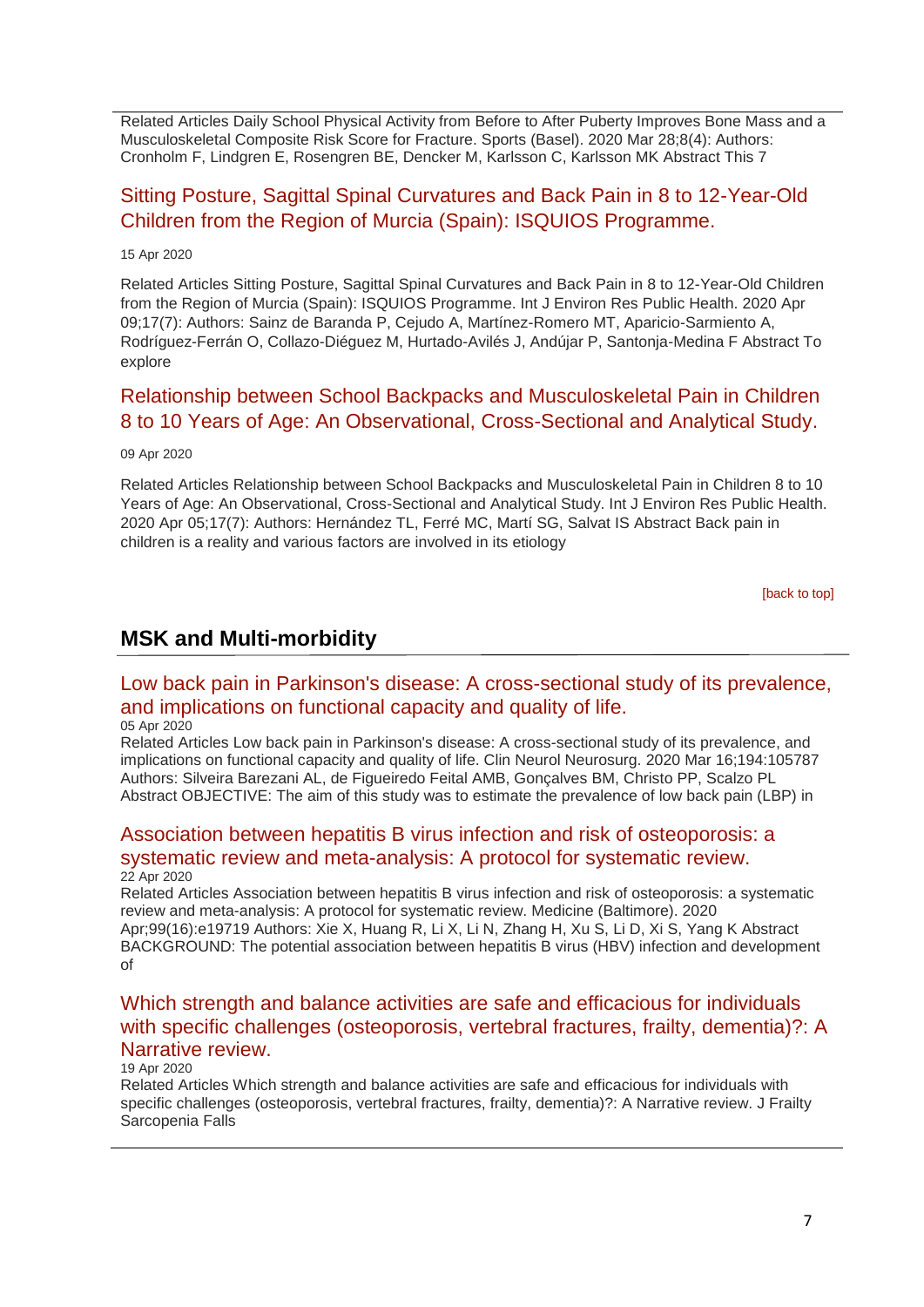## [Osteosarcopenic obesity, the coexistence of osteoporosis, sarcopenia and](http://transit.linexsystems.com/track/click/30370861/ca.linexsystems.com?p=eyJzIjoiZUJCeF8zM1ByWnk1WEo1X0N5UnhLVjF1cTUwIiwidiI6MSwicCI6IntcInVcIjozMDM3MDg2MSxcInZcIjoxLFwidXJsXCI6XCJodHRwOlxcXC9cXFwvY2EubGluZXhzeXN0ZW1zLmNvbVxcXC9jb250ZW50c1xcXC90cmFuc2l0XFxcLzM2OTU1MTU1MDU_dXNlcl9pZD00NDM1MTUmbG9nPTc5Y2ZhYjYyNGM2ZjAyMDU3MTQ2YzFjZGFkZmYyZWRmJnA9OTQxNDM1MjUmbT0xJmM9MzUyOTEwODUyNSZvcmdfaWQ9MTc0ODFcIixcImlkXCI6XCI5ZDE5NTllOTFlY2Y0ZTYzOTNiYjJkMzE1MGE3ZDFhMVwiLFwidXJsX2lkc1wiOltcIjA1ZTliM2YxZjk4OTA1NGZlM2JjODI0YWQ4ZmExYjhmMWYyMzVkMTNcIl19In0)  [obesity and consequences in the quality of life in older adults ≥65 years-old in](http://transit.linexsystems.com/track/click/30370861/ca.linexsystems.com?p=eyJzIjoiZUJCeF8zM1ByWnk1WEo1X0N5UnhLVjF1cTUwIiwidiI6MSwicCI6IntcInVcIjozMDM3MDg2MSxcInZcIjoxLFwidXJsXCI6XCJodHRwOlxcXC9cXFwvY2EubGluZXhzeXN0ZW1zLmNvbVxcXC9jb250ZW50c1xcXC90cmFuc2l0XFxcLzM2OTU1MTU1MDU_dXNlcl9pZD00NDM1MTUmbG9nPTc5Y2ZhYjYyNGM2ZjAyMDU3MTQ2YzFjZGFkZmYyZWRmJnA9OTQxNDM1MjUmbT0xJmM9MzUyOTEwODUyNSZvcmdfaWQ9MTc0ODFcIixcImlkXCI6XCI5ZDE5NTllOTFlY2Y0ZTYzOTNiYjJkMzE1MGE3ZDFhMVwiLFwidXJsX2lkc1wiOltcIjA1ZTliM2YxZjk4OTA1NGZlM2JjODI0YWQ4ZmExYjhmMWYyMzVkMTNcIl19In0)  [Greece.](http://transit.linexsystems.com/track/click/30370861/ca.linexsystems.com?p=eyJzIjoiZUJCeF8zM1ByWnk1WEo1X0N5UnhLVjF1cTUwIiwidiI6MSwicCI6IntcInVcIjozMDM3MDg2MSxcInZcIjoxLFwidXJsXCI6XCJodHRwOlxcXC9cXFwvY2EubGluZXhzeXN0ZW1zLmNvbVxcXC9jb250ZW50c1xcXC90cmFuc2l0XFxcLzM2OTU1MTU1MDU_dXNlcl9pZD00NDM1MTUmbG9nPTc5Y2ZhYjYyNGM2ZjAyMDU3MTQ2YzFjZGFkZmYyZWRmJnA9OTQxNDM1MjUmbT0xJmM9MzUyOTEwODUyNSZvcmdfaWQ9MTc0ODFcIixcImlkXCI6XCI5ZDE5NTllOTFlY2Y0ZTYzOTNiYjJkMzE1MGE3ZDFhMVwiLFwidXJsX2lkc1wiOltcIjA1ZTliM2YxZjk4OTA1NGZlM2JjODI0YWQ4ZmExYjhmMWYyMzVkMTNcIl19In0)

19 Apr 2020

Related Articles Osteosarcopenic obesity, the coexistence of osteoporosis, sarcopenia and obesity and consequences in the quality of life in older adults ≥65 years-old in Greece. J Frailty Sarcopenia Falls

[\[back to top\]](#page-0-1)

# **MSK Health and Nutrition**

### [Are Probiotics the New Calcium and Vitamin D for Bone Health?](http://transit.linexsystems.com/track/click/30370861/ca.linexsystems.com?p=eyJzIjoiUE1tQzlvV2pCNDlvODZWby1qR2hqNGNpZ3ZnIiwidiI6MSwicCI6IntcInVcIjozMDM3MDg2MSxcInZcIjoxLFwidXJsXCI6XCJodHRwOlxcXC9cXFwvY2EubGluZXhzeXN0ZW1zLmNvbVxcXC9jb250ZW50c1xcXC90cmFuc2l0XFxcLzM2OTE2NzEwNzU_dXNlcl9pZD00NDM1MTUmbG9nPTc5Y2ZhYjYyNGM2ZjAyMDU3MTQ2YzFjZGFkZmYyZWRmJnA9OTQxNDM1MjUmbT0xJmM9MzUyOTExMDAyNSZvcmdfaWQ9MTc0ODFcIixcImlkXCI6XCI5ZDE5NTllOTFlY2Y0ZTYzOTNiYjJkMzE1MGE3ZDFhMVwiLFwidXJsX2lkc1wiOltcIjA1ZTliM2YxZjk4OTA1NGZlM2JjODI0YWQ4ZmExYjhmMWYyMzVkMTNcIl19In0)

15 Apr 2020

Related Articles Are Probiotics the New Calcium and Vitamin D for Bone Health? Curr Osteoporos Rep. 2020 Apr 13;: Authors: Rizzoli R, Biver E Abstract PURPOSE OF REVIEW: Calcium and vitamin D supplementation is recommended for patients at high risk of fracture and/or for those receiving pharmacological osteoporosis treatments

### [Bone Health, Calcium, Vitamin D Metabolism, and Gastro-Intestinal Diseases.](http://transit.linexsystems.com/track/click/30370861/ca.linexsystems.com?p=eyJzIjoienZyTTlraVJzcW9zdXVJYXM2bkhXa2ZibVhBIiwidiI6MSwicCI6IntcInVcIjozMDM3MDg2MSxcInZcIjoxLFwidXJsXCI6XCJodHRwOlxcXC9cXFwvY2EubGluZXhzeXN0ZW1zLmNvbVxcXC9jb250ZW50c1xcXC90cmFuc2l0XFxcLzM2NzQ5OTIyOTU_dXNlcl9pZD00NDM1MTUmbG9nPTc5Y2ZhYjYyNGM2ZjAyMDU3MTQ2YzFjZGFkZmYyZWRmJnA9OTQxNDM1MjUmbT0xJmM9MzUyOTExMDAyNSZvcmdfaWQ9MTc0ODFcIixcImlkXCI6XCI5ZDE5NTllOTFlY2Y0ZTYzOTNiYjJkMzE1MGE3ZDFhMVwiLFwidXJsX2lkc1wiOltcIjA1ZTliM2YxZjk4OTA1NGZlM2JjODI0YWQ4ZmExYjhmMWYyMzVkMTNcIl19In0)

30 Mar 2020

Related Articles Bone Health, Calcium, Vitamin D Metabolism, and Gastro-Intestinal Diseases. J Clin Densitom. 2020 Mar 07;: Authors: Hamdy RC PMID: 32220592 [PubMed - as supplied by publisher]

[\[back to top\]](#page-0-1)

# <span id="page-7-0"></span>**MSK Health and Workplace Wellbeing**

## [Effects of physical exercise at the workplace for treatment of low back pain: a](http://transit.linexsystems.com/track/click/30370861/ca.linexsystems.com?p=eyJzIjoiT3QyTlFON2hCVjQzM19FT0xFNzFxWHR6YTRnIiwidiI6MSwicCI6IntcInVcIjozMDM3MDg2MSxcInZcIjoxLFwidXJsXCI6XCJodHRwOlxcXC9cXFwvY2EubGluZXhzeXN0ZW1zLmNvbVxcXC9jb250ZW50c1xcXC90cmFuc2l0XFxcLzM2ODg1MTI5NDU_dXNlcl9pZD00NDM1MTUmbG9nPTc5Y2ZhYjYyNGM2ZjAyMDU3MTQ2YzFjZGFkZmYyZWRmJnA9OTQxNDM1MjUmbT0xJmM9MzUyOTEwODUyNSZvcmdfaWQ9MTc0ODFcIixcImlkXCI6XCI5ZDE5NTllOTFlY2Y0ZTYzOTNiYjJkMzE1MGE3ZDFhMVwiLFwidXJsX2lkc1wiOltcIjA1ZTliM2YxZjk4OTA1NGZlM2JjODI0YWQ4ZmExYjhmMWYyMzVkMTNcIl19In0)  [systematic review with meta-analysis.](http://transit.linexsystems.com/track/click/30370861/ca.linexsystems.com?p=eyJzIjoiT3QyTlFON2hCVjQzM19FT0xFNzFxWHR6YTRnIiwidiI6MSwicCI6IntcInVcIjozMDM3MDg2MSxcInZcIjoxLFwidXJsXCI6XCJodHRwOlxcXC9cXFwvY2EubGluZXhzeXN0ZW1zLmNvbVxcXC9jb250ZW50c1xcXC90cmFuc2l0XFxcLzM2ODg1MTI5NDU_dXNlcl9pZD00NDM1MTUmbG9nPTc5Y2ZhYjYyNGM2ZjAyMDU3MTQ2YzFjZGFkZmYyZWRmJnA9OTQxNDM1MjUmbT0xJmM9MzUyOTEwODUyNSZvcmdfaWQ9MTc0ODFcIixcImlkXCI6XCI5ZDE5NTllOTFlY2Y0ZTYzOTNiYjJkMzE1MGE3ZDFhMVwiLFwidXJsX2lkc1wiOltcIjA1ZTliM2YxZjk4OTA1NGZlM2JjODI0YWQ4ZmExYjhmMWYyMzVkMTNcIl19In0)

12 Apr 2020

Related Articles Effects of physical exercise at the workplace for treatment of low back pain: a systematic review with meta-analysis. Rev Bras Med Trab. 2018;16(2):225-235 Authors: Maciel RRBT, Dos Santos NC, Portella DDA, Alves PGJM, Martinez BP Abstract Background: The prevalence of low back pain is high among the economically active population

## [The prevention of musculoskeletal complaints: long-term effect of a work](http://transit.linexsystems.com/track/click/30370861/ca.linexsystems.com?p=eyJzIjoiVjhWNGJ3dkRIYW9TSG01OGU2U3kxa1dSV1VJIiwidiI6MSwicCI6IntcInVcIjozMDM3MDg2MSxcInZcIjoxLFwidXJsXCI6XCJodHRwOlxcXC9cXFwvY2EubGluZXhzeXN0ZW1zLmNvbVxcXC9jb250ZW50c1xcXC90cmFuc2l0XFxcLzM2ODg1MTMzMzU_dXNlcl9pZD00NDM1MTUmbG9nPTc5Y2ZhYjYyNGM2ZjAyMDU3MTQ2YzFjZGFkZmYyZWRmJnA9OTQxNDM1MjUmbT0xJmM9MzUyOTEwODUyNSZvcmdfaWQ9MTc0ODFcIixcImlkXCI6XCI5ZDE5NTllOTFlY2Y0ZTYzOTNiYjJkMzE1MGE3ZDFhMVwiLFwidXJsX2lkc1wiOltcIjA1ZTliM2YxZjk4OTA1NGZlM2JjODI0YWQ4ZmExYjhmMWYyMzVkMTNcIl19In0)[related psychosocial coaching intervention compared to physiotherapy alone](http://transit.linexsystems.com/track/click/30370861/ca.linexsystems.com?p=eyJzIjoiVjhWNGJ3dkRIYW9TSG01OGU2U3kxa1dSV1VJIiwidiI6MSwicCI6IntcInVcIjozMDM3MDg2MSxcInZcIjoxLFwidXJsXCI6XCJodHRwOlxcXC9cXFwvY2EubGluZXhzeXN0ZW1zLmNvbVxcXC9jb250ZW50c1xcXC90cmFuc2l0XFxcLzM2ODg1MTMzMzU_dXNlcl9pZD00NDM1MTUmbG9nPTc5Y2ZhYjYyNGM2ZjAyMDU3MTQ2YzFjZGFkZmYyZWRmJnA9OTQxNDM1MjUmbT0xJmM9MzUyOTEwODUyNSZvcmdfaWQ9MTc0ODFcIixcImlkXCI6XCI5ZDE5NTllOTFlY2Y0ZTYzOTNiYjJkMzE1MGE3ZDFhMVwiLFwidXJsX2lkc1wiOltcIjA1ZTliM2YxZjk4OTA1NGZlM2JjODI0YWQ4ZmExYjhmMWYyMzVkMTNcIl19In0)[a randomized controlled](http://transit.linexsystems.com/track/click/30370861/ca.linexsystems.com?p=eyJzIjoiVjhWNGJ3dkRIYW9TSG01OGU2U3kxa1dSV1VJIiwidiI6MSwicCI6IntcInVcIjozMDM3MDg2MSxcInZcIjoxLFwidXJsXCI6XCJodHRwOlxcXC9cXFwvY2EubGluZXhzeXN0ZW1zLmNvbVxcXC9jb250ZW50c1xcXC90cmFuc2l0XFxcLzM2ODg1MTMzMzU_dXNlcl9pZD00NDM1MTUmbG9nPTc5Y2ZhYjYyNGM2ZjAyMDU3MTQ2YzFjZGFkZmYyZWRmJnA9OTQxNDM1MjUmbT0xJmM9MzUyOTEwODUyNSZvcmdfaWQ9MTc0ODFcIixcImlkXCI6XCI5ZDE5NTllOTFlY2Y0ZTYzOTNiYjJkMzE1MGE3ZDFhMVwiLFwidXJsX2lkc1wiOltcIjA1ZTliM2YxZjk4OTA1NGZlM2JjODI0YWQ4ZmExYjhmMWYyMzVkMTNcIl19In0) trial.

#### 12 Apr 2020

Related Articles The prevention of musculoskeletal complaints: long-term effect of a work-related psychosocial coaching intervention compared to physiotherapy alone-a randomized controlled trial. Int Arch Occup Environ Health

### [Occurrence and impact of back pain on the quality of life of healthcare](http://transit.linexsystems.com/track/click/30370861/ca.linexsystems.com?p=eyJzIjoiZUw3U01mOUpDSlRBVlNfYy1rMVRaRldJTEtZIiwidiI6MSwicCI6IntcInVcIjozMDM3MDg2MSxcInZcIjoxLFwidXJsXCI6XCJodHRwOlxcXC9cXFwvY2EubGluZXhzeXN0ZW1zLmNvbVxcXC9jb250ZW50c1xcXC90cmFuc2l0XFxcLzM2NzMyMjY1MjU_dXNlcl9pZD00NDM1MTUmbG9nPTc5Y2ZhYjYyNGM2ZjAyMDU3MTQ2YzFjZGFkZmYyZWRmJnA9OTQxNDM1MjUmbT0xJmM9MzUyOTEwODUyNSZvcmdfaWQ9MTc0ODFcIixcImlkXCI6XCI5ZDE5NTllOTFlY2Y0ZTYzOTNiYjJkMzE1MGE3ZDFhMVwiLFwidXJsX2lkc1wiOltcIjA1ZTliM2YxZjk4OTA1NGZlM2JjODI0YWQ4ZmExYjhmMWYyMzVkMTNcIl19In0)  [workers.](http://transit.linexsystems.com/track/click/30370861/ca.linexsystems.com?p=eyJzIjoiZUw3U01mOUpDSlRBVlNfYy1rMVRaRldJTEtZIiwidiI6MSwicCI6IntcInVcIjozMDM3MDg2MSxcInZcIjoxLFwidXJsXCI6XCJodHRwOlxcXC9cXFwvY2EubGluZXhzeXN0ZW1zLmNvbVxcXC9jb250ZW50c1xcXC90cmFuc2l0XFxcLzM2NzMyMjY1MjU_dXNlcl9pZD00NDM1MTUmbG9nPTc5Y2ZhYjYyNGM2ZjAyMDU3MTQ2YzFjZGFkZmYyZWRmJnA9OTQxNDM1MjUmbT0xJmM9MzUyOTEwODUyNSZvcmdfaWQ9MTc0ODFcIixcImlkXCI6XCI5ZDE5NTllOTFlY2Y0ZTYzOTNiYjJkMzE1MGE3ZDFhMVwiLFwidXJsX2lkc1wiOltcIjA1ZTliM2YxZjk4OTA1NGZlM2JjODI0YWQ4ZmExYjhmMWYyMzVkMTNcIl19In0)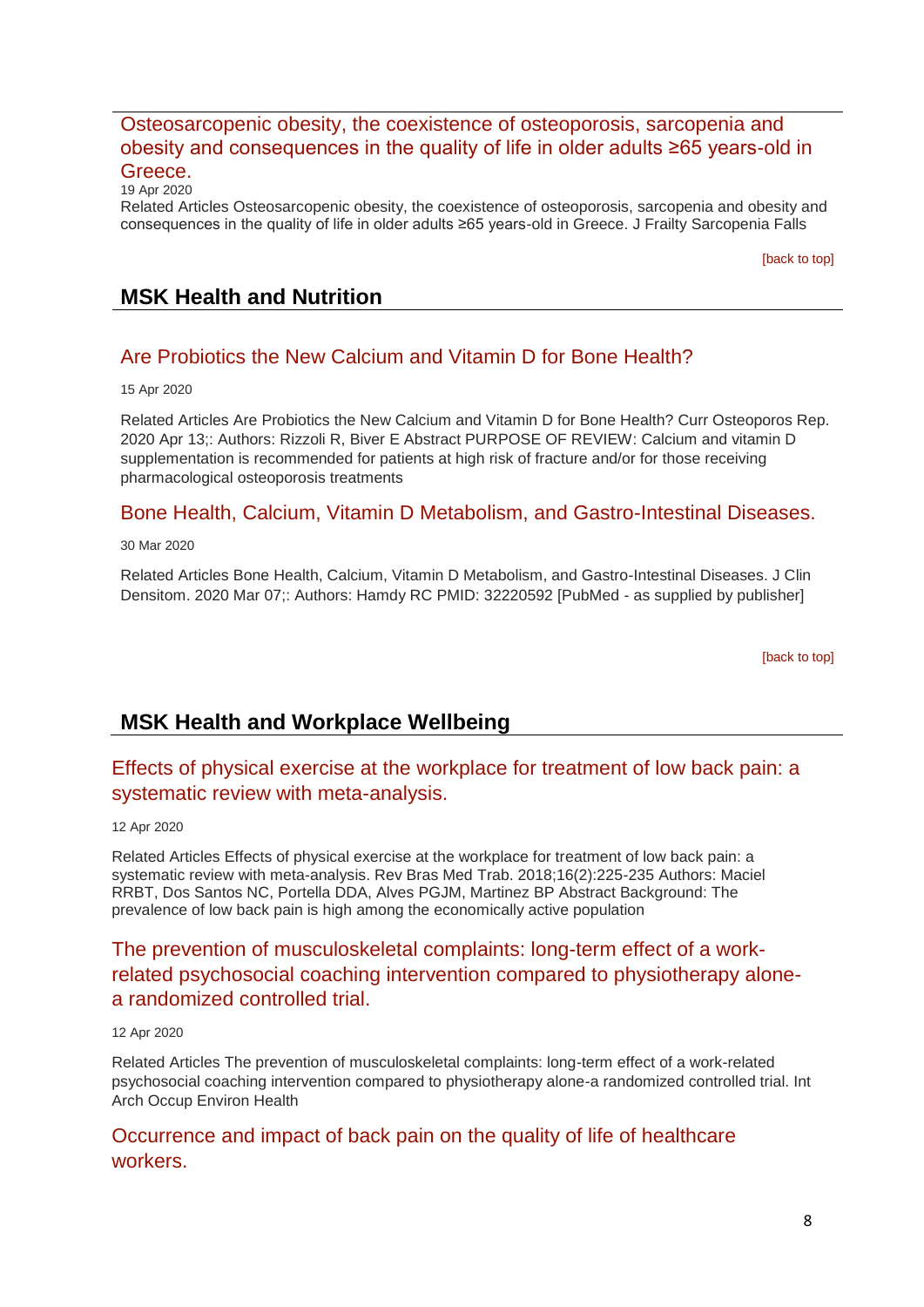#### 27 Mar 2020

Related Articles Occurrence and impact of back pain on the quality of life of healthcare workers. Ann Agric Environ Med. 2020 Mar 17;27(1):36-42 Authors: Mroczek B, Łubkowska W, Jarno W, Jaraczewska E, Mierzecki A Abstract INTRODUCTION AND OBJECTIVE: Back pain affects specific occupational groups, among which healthcare workers are the most predisposed

# [Risk Adjustment of the Modified Low Back Pain Disability Questionnaire and](http://transit.linexsystems.com/track/click/30370861/ca.linexsystems.com?p=eyJzIjoiMmxXRnhDX0d3RU9fZGJWNk1QTGpvTVRIQjVNIiwidiI6MSwicCI6IntcInVcIjozMDM3MDg2MSxcInZcIjoxLFwidXJsXCI6XCJodHRwOlxcXC9cXFwvY2EubGluZXhzeXN0ZW1zLmNvbVxcXC9jb250ZW50c1xcXC90cmFuc2l0XFxcLzM2OTE2NzgyMjU_dXNlcl9pZD00NDM1MTUmbG9nPTc5Y2ZhYjYyNGM2ZjAyMDU3MTQ2YzFjZGFkZmYyZWRmJnA9OTQxNDM1MjUmbT0xJmM9MzUyOTEwODUyNSZvcmdfaWQ9MTc0ODFcIixcImlkXCI6XCI5ZDE5NTllOTFlY2Y0ZTYzOTNiYjJkMzE1MGE3ZDFhMVwiLFwidXJsX2lkc1wiOltcIjA1ZTliM2YxZjk4OTA1NGZlM2JjODI0YWQ4ZmExYjhmMWYyMzVkMTNcIl19In0)  [Neck Disability Index to Benchmark Physical Therapist Performance: Analysis](http://transit.linexsystems.com/track/click/30370861/ca.linexsystems.com?p=eyJzIjoiMmxXRnhDX0d3RU9fZGJWNk1QTGpvTVRIQjVNIiwidiI6MSwicCI6IntcInVcIjozMDM3MDg2MSxcInZcIjoxLFwidXJsXCI6XCJodHRwOlxcXC9cXFwvY2EubGluZXhzeXN0ZW1zLmNvbVxcXC9jb250ZW50c1xcXC90cmFuc2l0XFxcLzM2OTE2NzgyMjU_dXNlcl9pZD00NDM1MTUmbG9nPTc5Y2ZhYjYyNGM2ZjAyMDU3MTQ2YzFjZGFkZmYyZWRmJnA9OTQxNDM1MjUmbT0xJmM9MzUyOTEwODUyNSZvcmdfaWQ9MTc0ODFcIixcImlkXCI6XCI5ZDE5NTllOTFlY2Y0ZTYzOTNiYjJkMzE1MGE3ZDFhMVwiLFwidXJsX2lkc1wiOltcIjA1ZTliM2YxZjk4OTA1NGZlM2JjODI0YWQ4ZmExYjhmMWYyMzVkMTNcIl19In0)  [From an Outcomes Registry.](http://transit.linexsystems.com/track/click/30370861/ca.linexsystems.com?p=eyJzIjoiMmxXRnhDX0d3RU9fZGJWNk1QTGpvTVRIQjVNIiwidiI6MSwicCI6IntcInVcIjozMDM3MDg2MSxcInZcIjoxLFwidXJsXCI6XCJodHRwOlxcXC9cXFwvY2EubGluZXhzeXN0ZW1zLmNvbVxcXC9jb250ZW50c1xcXC90cmFuc2l0XFxcLzM2OTE2NzgyMjU_dXNlcl9pZD00NDM1MTUmbG9nPTc5Y2ZhYjYyNGM2ZjAyMDU3MTQ2YzFjZGFkZmYyZWRmJnA9OTQxNDM1MjUmbT0xJmM9MzUyOTEwODUyNSZvcmdfaWQ9MTc0ODFcIixcImlkXCI6XCI5ZDE5NTllOTFlY2Y0ZTYzOTNiYjJkMzE1MGE3ZDFhMVwiLFwidXJsX2lkc1wiOltcIjA1ZTliM2YxZjk4OTA1NGZlM2JjODI0YWQ4ZmExYjhmMWYyMzVkMTNcIl19In0)

#### 15 Apr 2020

Related Articles Risk Adjustment of the Modified Low Back Pain Disability Questionnaire and Neck Disability Index to Benchmark Physical Therapist Performance: Analysis From an Outcomes Registry. Phys Ther

## [Prevalence, risk factors and global impact of musculoskeletal injuries among](http://transit.linexsystems.com/track/click/30370861/ca.linexsystems.com?p=eyJzIjoiUnREb2ZzMzN4dDVoTVZWOGtFNEwtb1ZENDZnIiwidiI6MSwicCI6IntcInVcIjozMDM3MDg2MSxcInZcIjoxLFwidXJsXCI6XCJodHRwOlxcXC9cXFwvY2EubGluZXhzeXN0ZW1zLmNvbVxcXC9jb250ZW50c1xcXC90cmFuc2l0XFxcLzM2ODUxMDI0OTU_dXNlcl9pZD00NDM1MTUmbG9nPTc5Y2ZhYjYyNGM2ZjAyMDU3MTQ2YzFjZGFkZmYyZWRmJnA9OTQxNDM1MjUmbT0xJmM9MzUyOTEwODkxNSZvcmdfaWQ9MTc0ODFcIixcImlkXCI6XCI5ZDE5NTllOTFlY2Y0ZTYzOTNiYjJkMzE1MGE3ZDFhMVwiLFwidXJsX2lkc1wiOltcIjA1ZTliM2YxZjk4OTA1NGZlM2JjODI0YWQ4ZmExYjhmMWYyMzVkMTNcIl19In0)  [endoscopists: a nationwide European study.](http://transit.linexsystems.com/track/click/30370861/ca.linexsystems.com?p=eyJzIjoiUnREb2ZzMzN4dDVoTVZWOGtFNEwtb1ZENDZnIiwidiI6MSwicCI6IntcInVcIjozMDM3MDg2MSxcInZcIjoxLFwidXJsXCI6XCJodHRwOlxcXC9cXFwvY2EubGluZXhzeXN0ZW1zLmNvbVxcXC9jb250ZW50c1xcXC90cmFuc2l0XFxcLzM2ODUxMDI0OTU_dXNlcl9pZD00NDM1MTUmbG9nPTc5Y2ZhYjYyNGM2ZjAyMDU3MTQ2YzFjZGFkZmYyZWRmJnA9OTQxNDM1MjUmbT0xJmM9MzUyOTEwODkxNSZvcmdfaWQ9MTc0ODFcIixcImlkXCI6XCI5ZDE5NTllOTFlY2Y0ZTYzOTNiYjJkMzE1MGE3ZDFhMVwiLFwidXJsX2lkc1wiOltcIjA1ZTliM2YxZjk4OTA1NGZlM2JjODI0YWQ4ZmExYjhmMWYyMzVkMTNcIl19In0)

#### 08 Apr 2020

Related Articles Prevalence, risk factors and global impact of musculoskeletal injuries among endoscopists: a nationwide European study. Endosc Int Open. 2020 Apr;8(4):E470-E480 Authors: Morais R, Vilas-Boas F, Pereira P, Lopes P, Simões C, Dantas E, Cunha I, Roseira J, Cortez-Pinto J, Silva J, Lage J, Caine M, Rocha M, Flor de Lima M, Costa Santos MP, Garrido M, Sousa P, Marcos P, Azevedo R,

### [Exploring the factors affecting musculoskeletal disorders risk among hospital](http://transit.linexsystems.com/track/click/30370861/ca.linexsystems.com?p=eyJzIjoiQ2Fjcjh6OEhfX3M5M1FyMi1HajBoOEF2RE40IiwidiI6MSwicCI6IntcInVcIjozMDM3MDg2MSxcInZcIjoxLFwidXJsXCI6XCJodHRwOlxcXC9cXFwvY2EubGluZXhzeXN0ZW1zLmNvbVxcXC9jb250ZW50c1xcXC90cmFuc2l0XFxcLzM2OTQyOTU0MzU_dXNlcl9pZD00NDM1MTUmbG9nPTc5Y2ZhYjYyNGM2ZjAyMDU3MTQ2YzFjZGFkZmYyZWRmJnA9OTQxNDM1MjUmbT0xJmM9MzUyOTEwODkxNSZvcmdfaWQ9MTc0ODFcIixcImlkXCI6XCI5ZDE5NTllOTFlY2Y0ZTYzOTNiYjJkMzE1MGE3ZDFhMVwiLFwidXJsX2lkc1wiOltcIjA1ZTliM2YxZjk4OTA1NGZlM2JjODI0YWQ4ZmExYjhmMWYyMzVkMTNcIl19In0)  [nurses.](http://transit.linexsystems.com/track/click/30370861/ca.linexsystems.com?p=eyJzIjoiQ2Fjcjh6OEhfX3M5M1FyMi1HajBoOEF2RE40IiwidiI6MSwicCI6IntcInVcIjozMDM3MDg2MSxcInZcIjoxLFwidXJsXCI6XCJodHRwOlxcXC9cXFwvY2EubGluZXhzeXN0ZW1zLmNvbVxcXC9jb250ZW50c1xcXC90cmFuc2l0XFxcLzM2OTQyOTU0MzU_dXNlcl9pZD00NDM1MTUmbG9nPTc5Y2ZhYjYyNGM2ZjAyMDU3MTQ2YzFjZGFkZmYyZWRmJnA9OTQxNDM1MjUmbT0xJmM9MzUyOTEwODkxNSZvcmdfaWQ9MTc0ODFcIixcImlkXCI6XCI5ZDE5NTllOTFlY2Y0ZTYzOTNiYjJkMzE1MGE3ZDFhMVwiLFwidXJsX2lkc1wiOltcIjA1ZTliM2YxZjk4OTA1NGZlM2JjODI0YWQ4ZmExYjhmMWYyMzVkMTNcIl19In0)

#### 17 Apr 2020

Exploring the factors affecting musculoskeletal disorders risk among hospital nurses. PLoS One. 2020;15(4):e0231319 Authors: Lin SC, Lin LL, Liu CJ, Fang CK, Lin MH Abstract BACKGROUND: Musculoskeletal disorder (MSD) is currently recognized as one of the most common occupational injuries for which nursing personnel in the medical service industry have been identified as a high-risk group

#### [Night shift work and osteoporosis: evidence and hypothesis.](http://transit.linexsystems.com/track/click/30370861/ca.linexsystems.com?p=eyJzIjoiLVFmU2g2RldRc1MxRVBxU2dHTFV4R1hoWVhFIiwidiI6MSwicCI6IntcInVcIjozMDM3MDg2MSxcInZcIjoxLFwidXJsXCI6XCJodHRwOlxcXC9cXFwvY2EubGluZXhzeXN0ZW1zLmNvbVxcXC9jb250ZW50c1xcXC90cmFuc2l0XFxcLzM2ODYzNDg2MDU_dXNlcl9pZD00NDM1MTUmbG9nPTc5Y2ZhYjYyNGM2ZjAyMDU3MTQ2YzFjZGFkZmYyZWRmJnA9OTQxNDM1MjUmbT0xJmM9MzUyOTExMTIyNSZvcmdfaWQ9MTc0ODFcIixcImlkXCI6XCI5ZDE5NTllOTFlY2Y0ZTYzOTNiYjJkMzE1MGE3ZDFhMVwiLFwidXJsX2lkc1wiOltcIjA1ZTliM2YxZjk4OTA1NGZlM2JjODI0YWQ4ZmExYjhmMWYyMzVkMTNcIl19In0)

#### 09 Apr 2020

Related Articles Night shift work and osteoporosis: evidence and hypothesis. Chronobiol Int. 2019 02;36(2):171-180 Authors: Bukowska-Damska A, Skowronska-Jozwiak E, Peplonska B Abstract Osteoporosis is an important public health problem worldwide. Among the countries with a very high population risk of fractures, there are those with the highest level of economic development

### [Risk factors for musculoskeletal disorders in an obstetrician-gynecologist and](http://transit.linexsystems.com/track/click/30370861/ca.linexsystems.com?p=eyJzIjoib2l1SFBEN2xUX0drOE9mcExCWHVlRWdieVBBIiwidiI6MSwicCI6IntcInVcIjozMDM3MDg2MSxcInZcIjoxLFwidXJsXCI6XCJodHRwOlxcXC9cXFwvY2EubGluZXhzeXN0ZW1zLmNvbVxcXC9jb250ZW50c1xcXC90cmFuc2l0XFxcLzM2OTc4NzM3NTU_dXNlcl9pZD00NDM1MTUmbG9nPTc5Y2ZhYjYyNGM2ZjAyMDU3MTQ2YzFjZGFkZmYyZWRmJnA9OTQxNDM1MjUmbT0xJmM9MzUyOTEwODkxNSZvcmdfaWQ9MTc0ODFcIixcImlkXCI6XCI5ZDE5NTllOTFlY2Y0ZTYzOTNiYjJkMzE1MGE3ZDFhMVwiLFwidXJsX2lkc1wiOltcIjA1ZTliM2YxZjk4OTA1NGZlM2JjODI0YWQ4ZmExYjhmMWYyMzVkMTNcIl19In0)  [orthopedic surgeon.](http://transit.linexsystems.com/track/click/30370861/ca.linexsystems.com?p=eyJzIjoib2l1SFBEN2xUX0drOE9mcExCWHVlRWdieVBBIiwidiI6MSwicCI6IntcInVcIjozMDM3MDg2MSxcInZcIjoxLFwidXJsXCI6XCJodHRwOlxcXC9cXFwvY2EubGluZXhzeXN0ZW1zLmNvbVxcXC9jb250ZW50c1xcXC90cmFuc2l0XFxcLzM2OTc4NzM3NTU_dXNlcl9pZD00NDM1MTUmbG9nPTc5Y2ZhYjYyNGM2ZjAyMDU3MTQ2YzFjZGFkZmYyZWRmJnA9OTQxNDM1MjUmbT0xJmM9MzUyOTEwODkxNSZvcmdfaWQ9MTc0ODFcIixcImlkXCI6XCI5ZDE5NTllOTFlY2Y0ZTYzOTNiYjJkMzE1MGE3ZDFhMVwiLFwidXJsX2lkc1wiOltcIjA1ZTliM2YxZjk4OTA1NGZlM2JjODI0YWQ4ZmExYjhmMWYyMzVkMTNcIl19In0)

#### 21 Apr 2020

Risk factors for musculoskeletal disorders in an obstetrician-gynecologist and orthopedic surgeon. Work. 2020 Apr 14;: Authors: Dale L, Fiedler J Abstract BACKGROUND: Orthopedic and obstetriciangynecologist (OB/GYN) surgeons have risks for musculoskeletal disorders (MSD) during work in the operating room (OR)